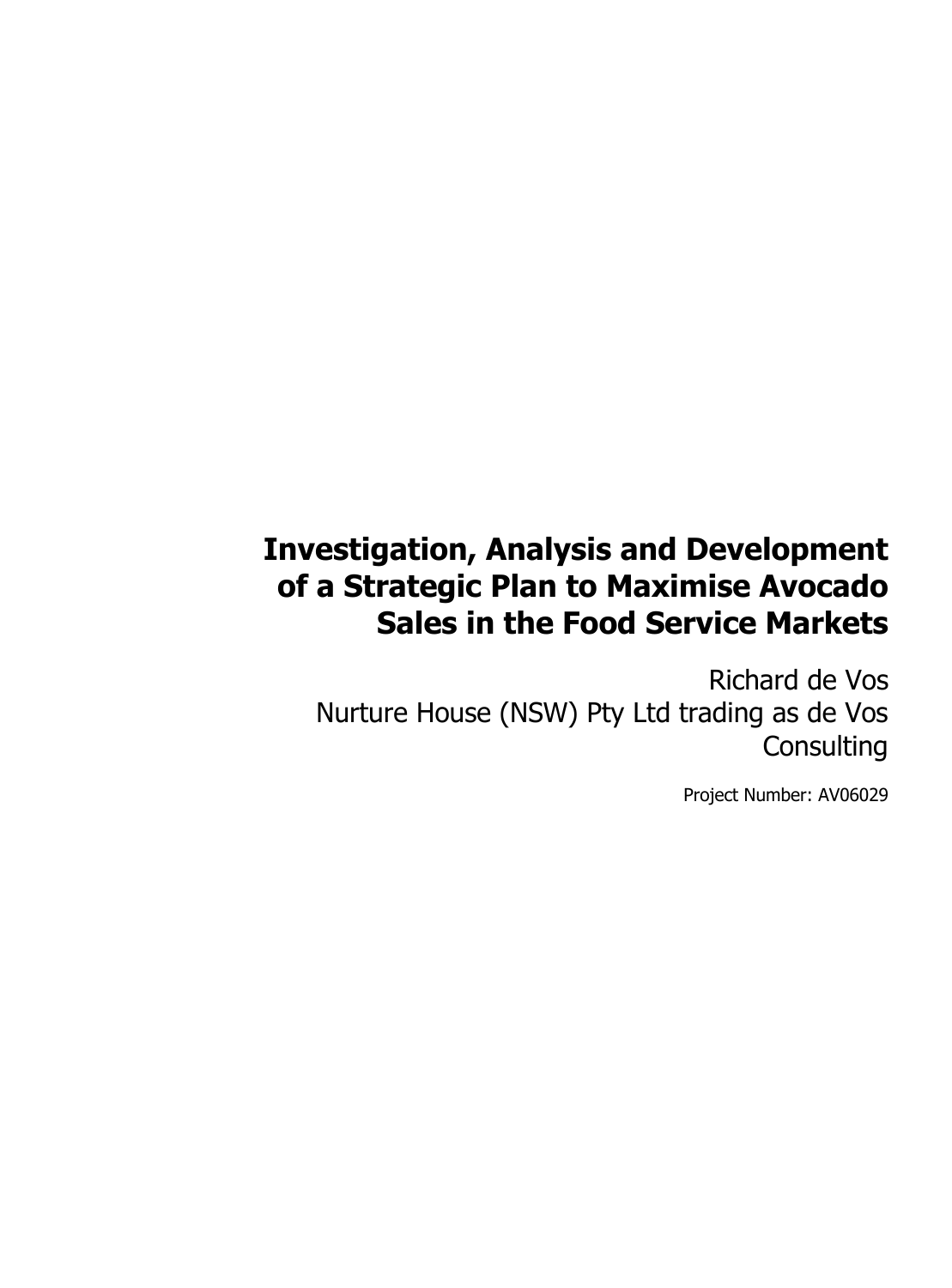### **AV06029**

This report is published by Horticulture Australia Ltd to pass on information concerning horticultural research and development undertaken for the avocado industry.

The research contained in this report was funded by Horticulture Australia Ltd with the financial support of the voluntary contribution (vc) industry.

All expressions of opinion are not to be regarded as expressing the opinion of Horticulture Australia Ltd or any authority of the Australian Government.

The Company and the Australian Government accept no responsibility for any of the opinions or the accuracy of the information contained in this report and readers should rely upon their own enquiries in making decisions concerning their own interests.

#### This report was previously confidential.

The confidentiality period has now expired. Please ignore all references to confidentiality within the report.

ISBN 0 7341 2611 5

Published and distributed by: Horticulture Australia Ltd Level 7 179 Elizabeth Street Sydney NSW 2000 Telephone: (02) 8295 2300 Fax: (02) 8295 2399

© Copyright 2011

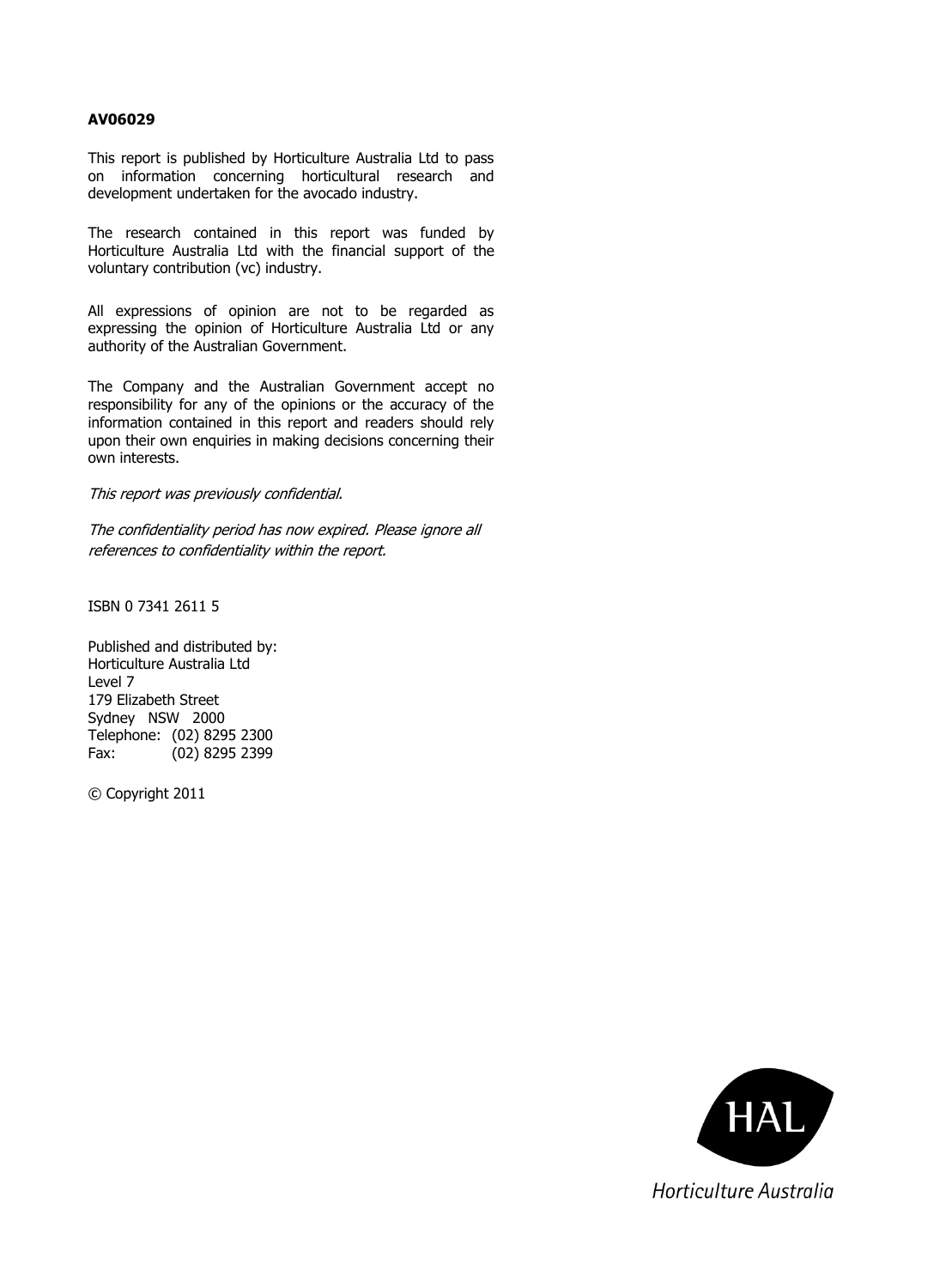# **Australian Avocado Industry Foodservice Strategic Plan 2009-2011**



*Prepared for Horticulture Australia Ltd and the Avocado industry by* 

*Richard de Vos* 

*8 September 2008*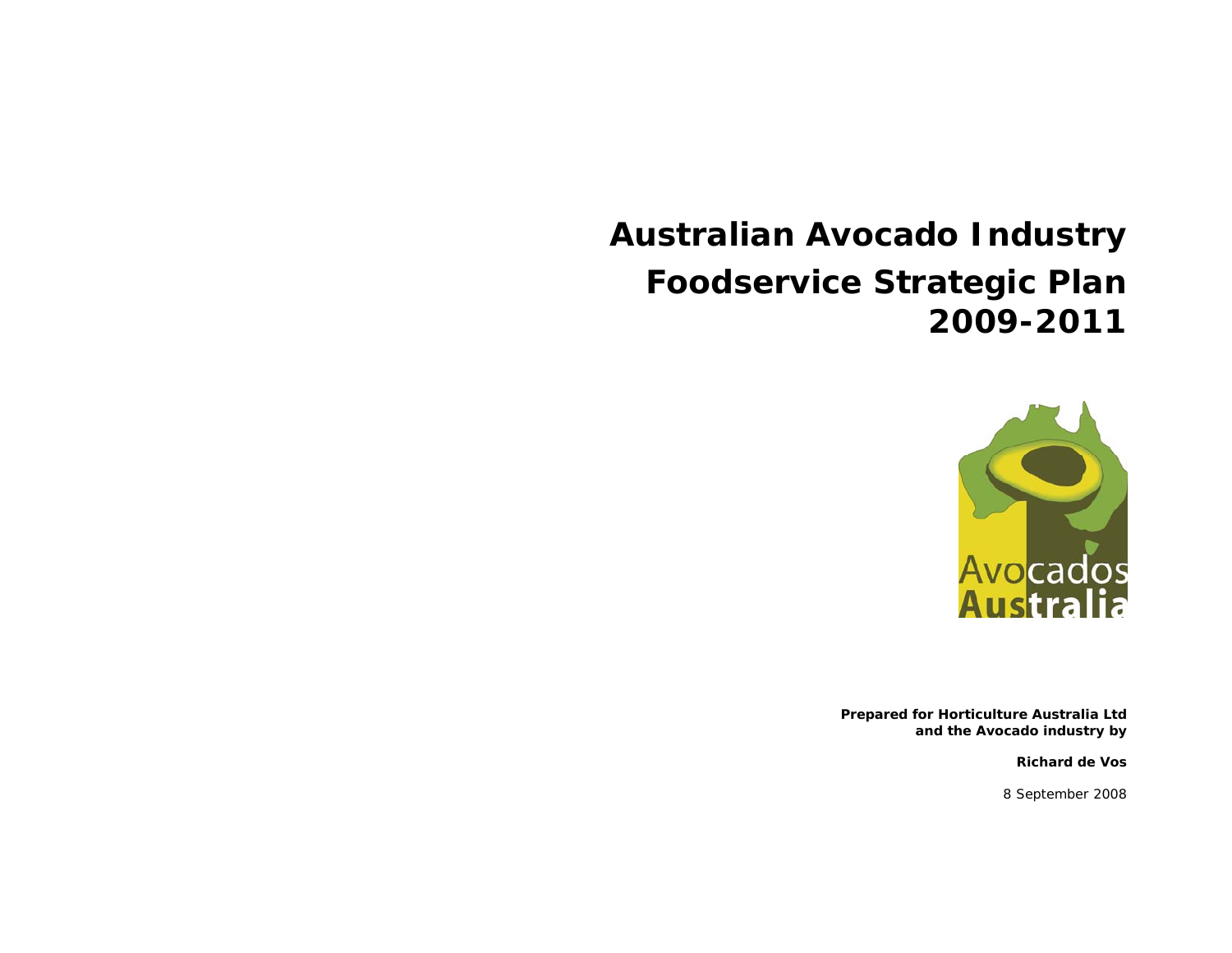# *Table of Contents*

| Background - The Australian Foodservice Market 5              |  |
|---------------------------------------------------------------|--|
|                                                               |  |
| Avocados and Foodservice - Strengths, Weaknesses, Threats and |  |
|                                                               |  |
|                                                               |  |
| Market Research, Data Collection, Analysis and Tracking  18   |  |
|                                                               |  |
|                                                               |  |
|                                                               |  |
|                                                               |  |
|                                                               |  |
|                                                               |  |
|                                                               |  |
|                                                               |  |

#### *Terms*

| AAI  | Avocados Australia Ltd              |
|------|-------------------------------------|
| HAI  | Horticulture Australia Limited      |
| IAC. | Avocado Industry Advisory Committee |

*Production of this Strategic Plan was managed through Horticulture Australia Ltd and funded by the Avocado Levy with matching contribution from the Federal Government*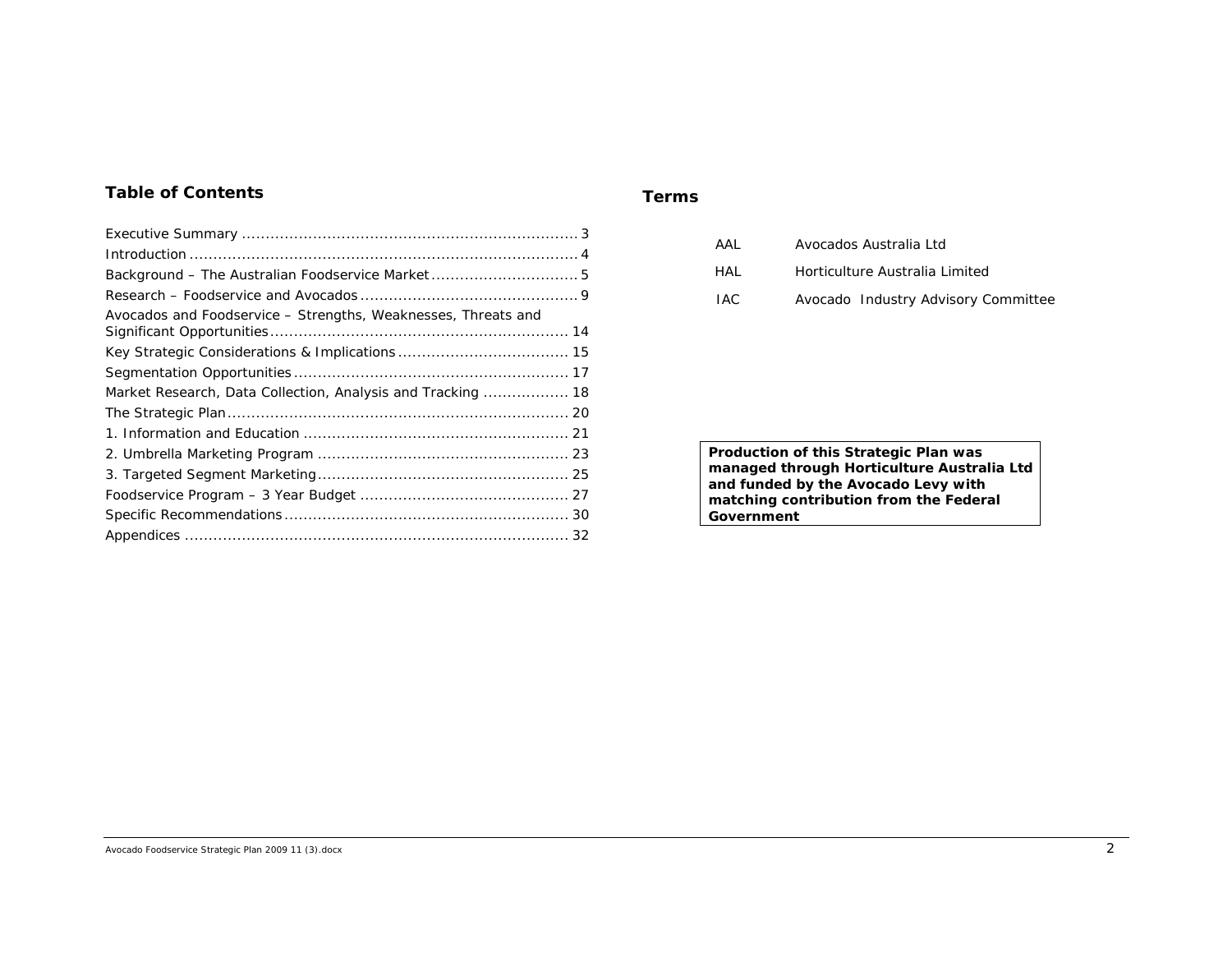# **INTRODUCTION**

# *Why this Plan has been prepared*

This plan has been prepared by and for the Australian Avocado industry to guide its future R & D and Marketing activity in Australia's significant and growing Foodservice market.

For some time AAL and the IAC felt that more should be known about the Foodservice market in Australia; how Avocados are perceived and used in that market; and what potential there may be to stimulate sales growth. There was clear evidence that Foodservice as a category is a significant and growing proportion of total food consumption. But little was known about the position in the market of fresh fruit and vegetables.

As a second stage, beyond the desire for a better understanding of Avocados in Foodservice, the project has generated this recommended plan for R & D and marketing activity in Foodservice.

# *The process used*

A 7-step process has been used in carrying out the project and developing this plan

1. Desk Research

Reviewing available syndicated and other reports on the size, structure and trends in Foodservice.

Also reviewing all relevant files held by AAL and any relevant projects for other industries, through HAL.

2. Industry Interviews

In-depth interviews with major wholesalers in the Sydney, Melbourne and Brisbane markets. In addition, interviews were conducted with a number of others in/associated with the industry. |

3. <u>Research - Foodservice Industry</u>

In-depth personal or phone interviews with selected individuals in the Foodservice industry. These interviews covered a cross-section of some market segments as well as some individuals involved in the education/TAFE area.

This was qualitative research to gain an overall understanding of how the market operates and gain some understanding of how Avocados are used; perceptions and attitudes; drivers and barriers etc.

#### 4.Research - other commodity marketers

In-depth phone and personal interviews with senior managers responsible for R & D and marketing activity in Foodservice for a number of other commodity marketers

In these interviews the aim was to gain an understanding of the range of activities undertaken in Foodservice; strategies used;

#### 5. Research – Overseas Avocado Organisations

In-depth phone and email interviews with key executives in a number of oversees Avocado organisations. Again, the aim here was to understand what they do in the foodservice market; how they gather information and what challenges they have had.

#### 6. Familiarisation and Planning Workshop

A dedicated workshop over 2 half-days to familiarise the IAC with the Foodservice industry and then gather their input to the preparation of this plan. Participants at the workshop were IAC members, three representatives from HAL, the industry's marketing consultant and facilitator, Richard de Vos

7. Plan Preparation

Draft and finalisation of this plan.

# *Important Acknowledgement*

We would like to acknowledge the open and forthcoming participation of all those involved in the research and interviews. All were helpful and constructive and gave freely of their knowledge and experience.

Details of interviewees are contained in Appendix A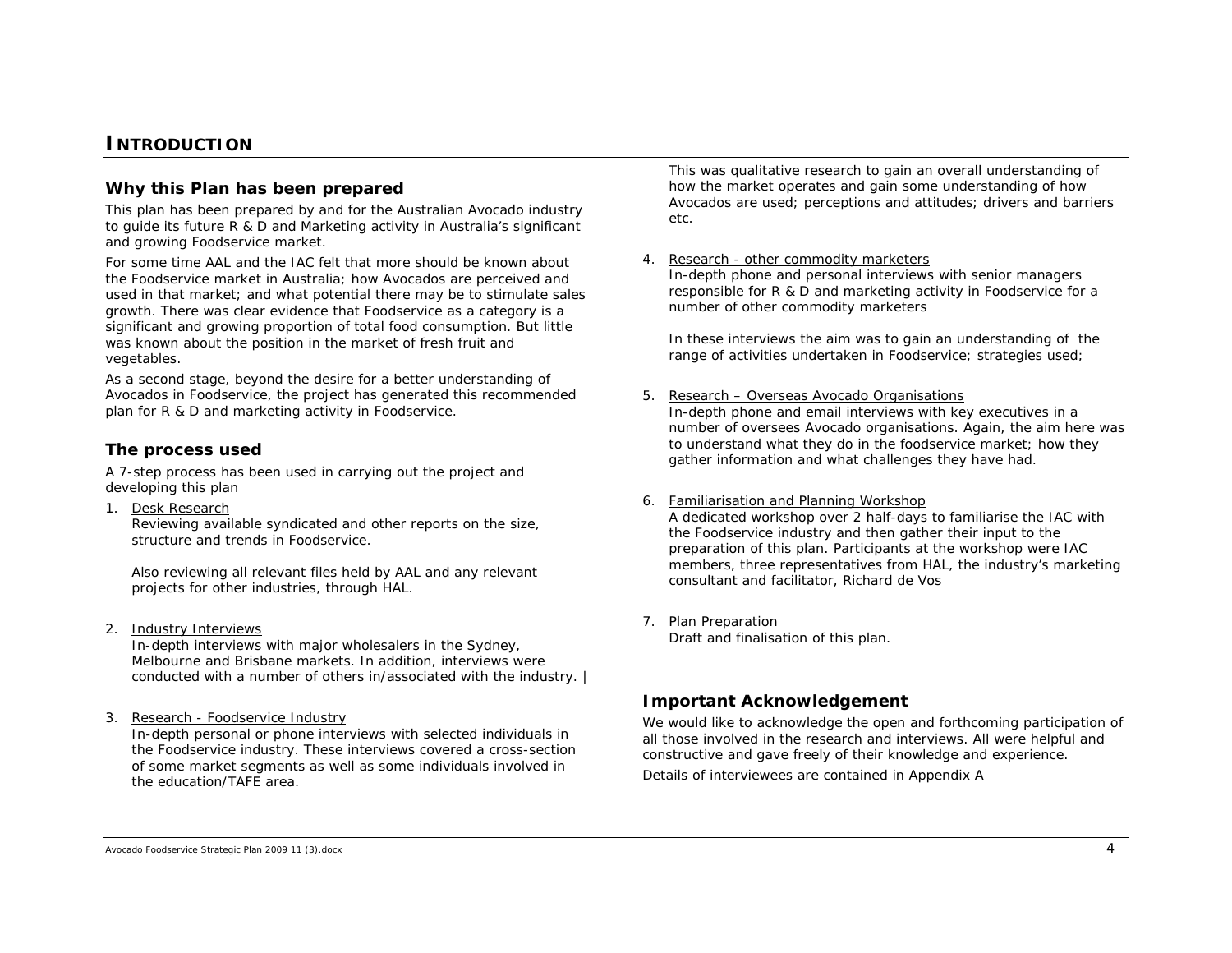# **BACKGROUND – THE AUSTRALIAN FOODSERVICE MARKET**

# *What is Foodservice?*

The generally accepted definition of 'Foodservice' includes all forms and situations of food preparation and consumption, where the food is not prepared in-home.

So this is a broad and multi-segmented market including, for example:

| Eating-out             | Everything from fine dining, to casual, cafes and<br>milk-bars/sandwich shops.                                                                                        |
|------------------------|-----------------------------------------------------------------------------------------------------------------------------------------------------------------------|
| Take-away              | Including chains (e.g. McDonalds & Subway);<br>franchised operations (such as Oporto and Chickens<br>Plus) and individual outlets such restaurants, milk<br>bars etc. |
| Commercial<br>Catering | Including major corporate catering organisations<br>through to small local caterers                                                                                   |
| Institutional          | Such as hospitals and aged care facilities. Also<br>goals and other government controlled institutional<br>care.                                                      |
| Events                 | Major event catering (e.g. World Youth Day,<br>Australian Open Tennis etc)                                                                                            |
| <b>Employment</b>      | Staff cafeteria. Also food prepared and supplied in<br>private employment-related situations such as<br>mining camps; resource envelopment etc.                       |
| <b>Educational</b>     | Universities, TAFE, and school canteens.                                                                                                                              |
| <b>Services</b>        | Army, Navy, Air Force etc.                                                                                                                                            |

Note that major commercial carters are an integral part of some segments such as Institutional, Events, Employment and Educational.

# *Some Facts and Figures*

*(NOTE: Readers are also directed to the comprehensive summary in the BIS Shrapnel report 'Foodservice in Australia – Market Insights and Market Size'. An extract from that report is provided as Appendix D)* 

#### **Total Market size and Value**

- In 2007 total Australian Foodservice Market value estimated at \$10 billion with 'Fruit & Vegetables' representing 17% of the total.
- The 'consumer price' value of the Foodservice industry in 2007 was estimated to be around \$40billion; with 'Food and Beverage' (including alcoholic beverages) representing being over \$14 billion of that.
- Restaurants and major chains account for just almost half of the total market in 'consumer price' value.

*BIS Shrapnel 2007* 

#### **Number of Outlets – Total Food Service**

- Total number of Foodservice outlets (2004) 73,760
- •Number of outlets by State/Territory (2004)

| NSW                | 33% |
|--------------------|-----|
| Victoria           | 25% |
| Oueensland         | 19% |
| South Australia    | 8%  |
| Western Australia  | 9%  |
| Tasmania           | 3%  |
| Northern Territory | 2%  |
| AC.T               | 1%  |

*BIS Shrapnel 2005-2007*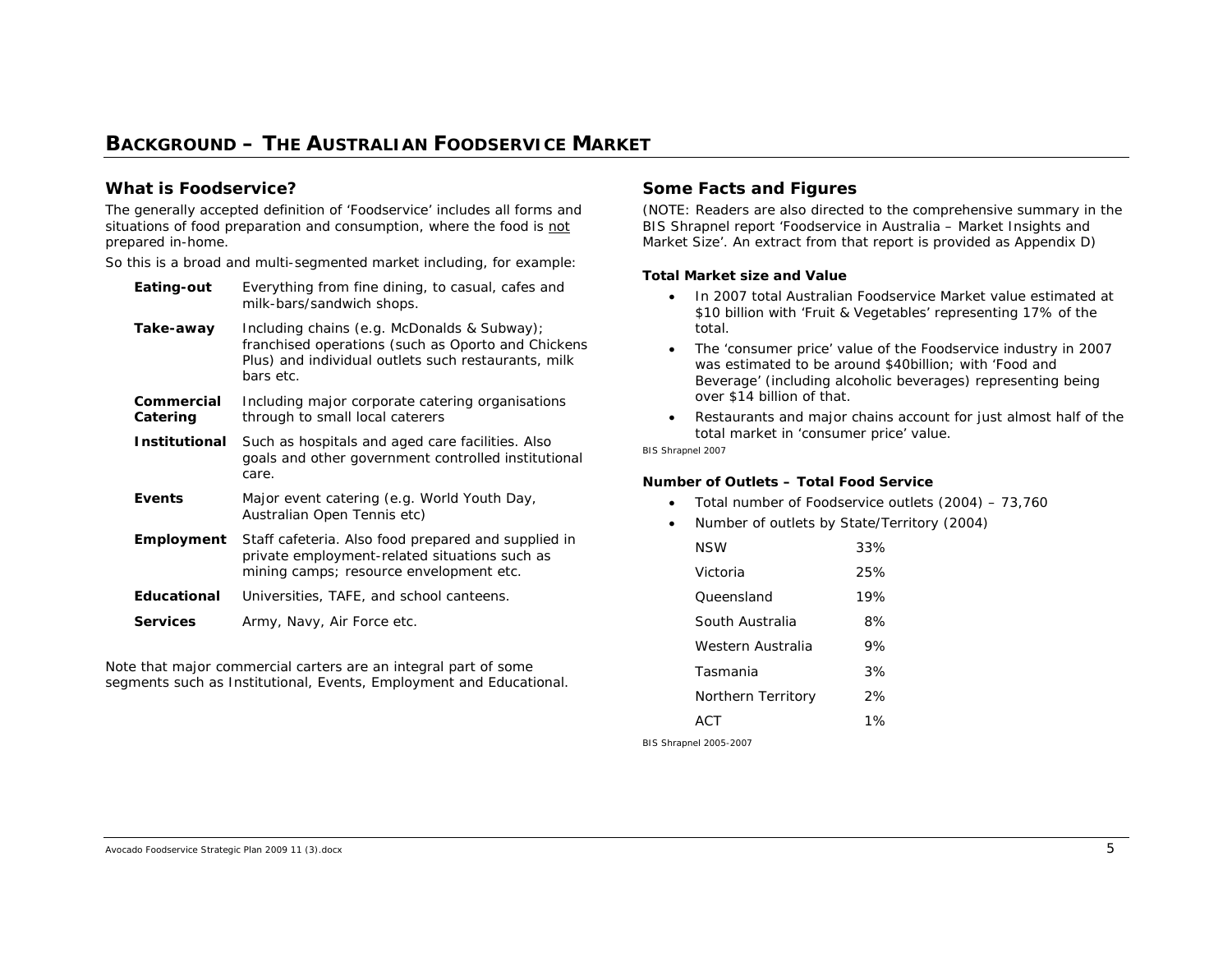# **BACKGROUND – THE AUSTRALIAN FOODSERVICE MARKET** *(CONT'D)*

#### **1. Commercial Foodservice**

- Estimated national number of outlets 60,972
- Total channel value \$7.2 billion (total food and beverage expenditure)
- • Segmentation by proportion of total food and non-alcoholic beverage spend by the Commercial channel:

| Segment                            | ℅   |
|------------------------------------|-----|
| <b>Full Service</b><br>Restaurants | 26% |
| Cafes                              | 20% |
| Fast Food/OSR -<br>Chains          | 17% |
| Fast Food/OSR -<br>Independents    | 12% |
| Hotels                             | 10% |
| <b>Function Caterers</b>           | 6%  |
| Clubs                              | 4%  |
| <b>Sporting Venues</b>             | 2%  |
| Commercial caterer                 | 2%  |
| Airline catering                   | 1%  |
|                                    |     |

• Segmentation by number of outlets and total food and nonalcoholic beverage spend by the Commercial channel:

| Segment                                | Nο     | Value<br>(exp<br>\$million) |
|----------------------------------------|--------|-----------------------------|
| <b>Full Service</b><br>Restaurants     | 15,737 | 1,920                       |
| Cafes                                  | 10,194 | 1,450                       |
| <b>Fast Food/OSR -</b><br>Independents | 10,550 | 860.1                       |
| Hotels, Motels &<br>Resorts            | 7,734  | 682.3                       |
| Fast Food/OSR -<br>Chains              | 6.399  | 1,181                       |
| Clubs                                  | 4,582  | 317.2                       |
| Caterers - Function                    | 2934   | 398.6                       |
| <b>Sporting Venues</b>                 | 1504   | 134.3                       |
| Caterers-<br>Commercial                | 430    | 126.5                       |
| Caterers - Airline                     | 16     | 51.1                        |
| <b>Function Centres</b>                | 892    | 123.6                       |

*BIS Shrapnel Foodservice in Australia 2007*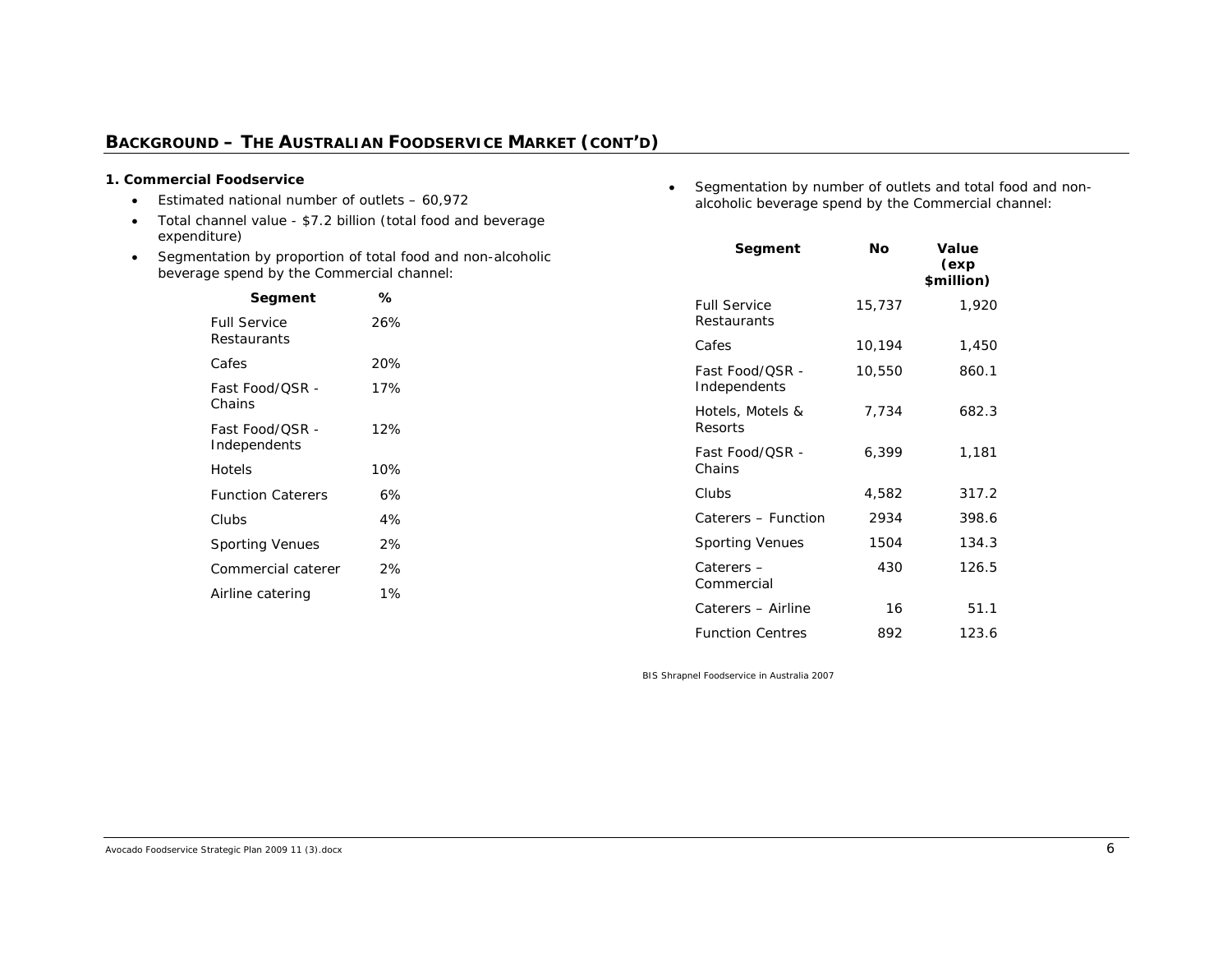#### **2. Institutional Foodservice**

- Estimated national number of outlets 15,238
- Total channel value \$1.004 billion (total food and beverage expenditure)
- Segmentation by proportion of total food and non-alcoholic beverage spend by the Commercial channel:

| Segment                      | ℅   |
|------------------------------|-----|
| Aged care                    | 31% |
| Hospitals                    | 16% |
| Schools                      | 14% |
| Work canteens                | 14% |
| <b>Tertiary Institutions</b> | 13% |
| Prisons                      | 6%  |
| Military                     | 5%  |
| Charitable<br>organisations  | 1%  |

• Segmentation by number of outlets and total food and nonalcoholic beverage spend by the Commercial channel:

| Segment                       | Νo    | Value<br>(exp<br>\$million) |
|-------------------------------|-------|-----------------------------|
| Hospitals                     | 1,115 | 155.7                       |
| Aged Care                     | 3,707 | 311.0                       |
| Schools                       | 7.624 | 138.3                       |
| <b>Tertiary Institutions</b>  | 831   | 131.1                       |
| Private workplace<br>canteens | 1360  | 140.0                       |
| Military                      | 177   | 52.2                        |
| Correctional Inst.            | 138   | 63.8                        |
| Charitable Orgs               | 286   | 12.2                        |

*BIS Shrapnel Foodservice in Australia 2007*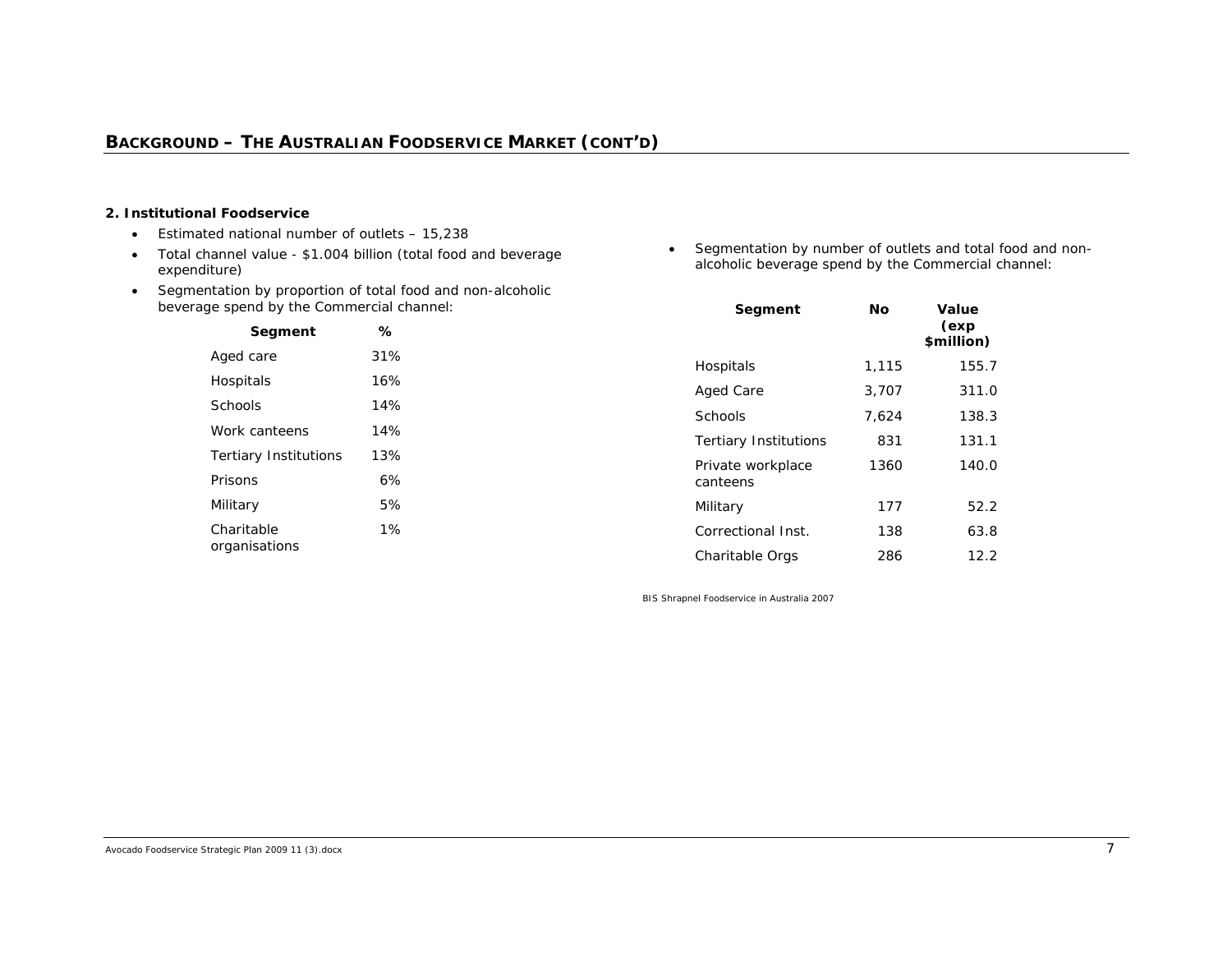# **BACKGROUND – THE AUSTRALIAN FOODSERVICE MARKET** *(CONT'D)*

#### **Total Market – Some Overall Key Trends**

- • Foodservice now accounts for 37% of all expenditure on food and beverages.
- • The 'Breakfast' sector of Foodservice has increased 30% since 2001.
- • Operators at all levels report a stronger call for healthier menu options.
- • Chain restaurants are emerging, though far behind the levels of this segment in the US.
- 107% growth in café chains since 2001.

#### **Fruit & Vegetables – Overall Key Trends**

- Severe drought in parts of Australia has caused an increase in the cost of fresh fruit and vegetables driving operators to seek alternative products
- • Frozen and canned product is likely to be in greater demand fuelling a significant increase in imported product.
- • More fruit and vegetables are already being imported despite poorer quality which is likely to increase as drought conditions are showing no signs of changing.
- • Growing concern with health and obesity, has led to a greater demand for salad meals
- • In the more remote parts of Australia it is sometimes difficult to access fresh fruit and vegetables. For instance, Darwin has only two fresh food suppliers.
- • The growing interest in organic fruit and vegetables will not translate to foodservice for some time as the cost precludes its use for most operators. However, there are some outlets in the commercial sector that include a couple of items on their menu that are made using organically grown product.
- • At the high end of the hotel and full service restaurant segment, there is a growing interest in different fruit and vegetables e.g. broccolini. Operators want an increased range from which to choose and create interesting menus.
- There is a demonstrated reluctance by operators to use products like peeled vegetables and shredded lettuce. However, there is recognition, particularly in high volume production line outlets with set revenue patterns, that peeled and cut vegetables will offer part of the solution to the current labour shortage.
- • As well as mitigating problems of a shortage of skilled labour in kitchens, peeled and cut vegetables assist outlets with limited floor space.
- • Prepared vegetables are less likely to be acceptable to areas in the north of Australia, where there is the concern that these vegetables are less likely to stay fresh compared with vegetables which are washed, peeled and cut as needed.
- • The only vegetable which is completely ready for cooking and widely used across all channels and in most areas are chips, generally frozen.
- • Restaurants and cafés are including more 'healthy options' on their menus, such as salads and sandwiches and wraps containing vegetables and salad ingredients.
- The health issue has even impacted on traditionally small users of fruit and vegetables, with the QSR sector increasing their offerings of salads and wraps.
- High volume outlets are big users of frozen vegetables, such as hospitals and the larger full service restaurants.
- • Some restaurants are seeing an increase in vegetarian meals, particularly Asian restaurants.

*BIS Shrapnel Foodservice in Australia 2007*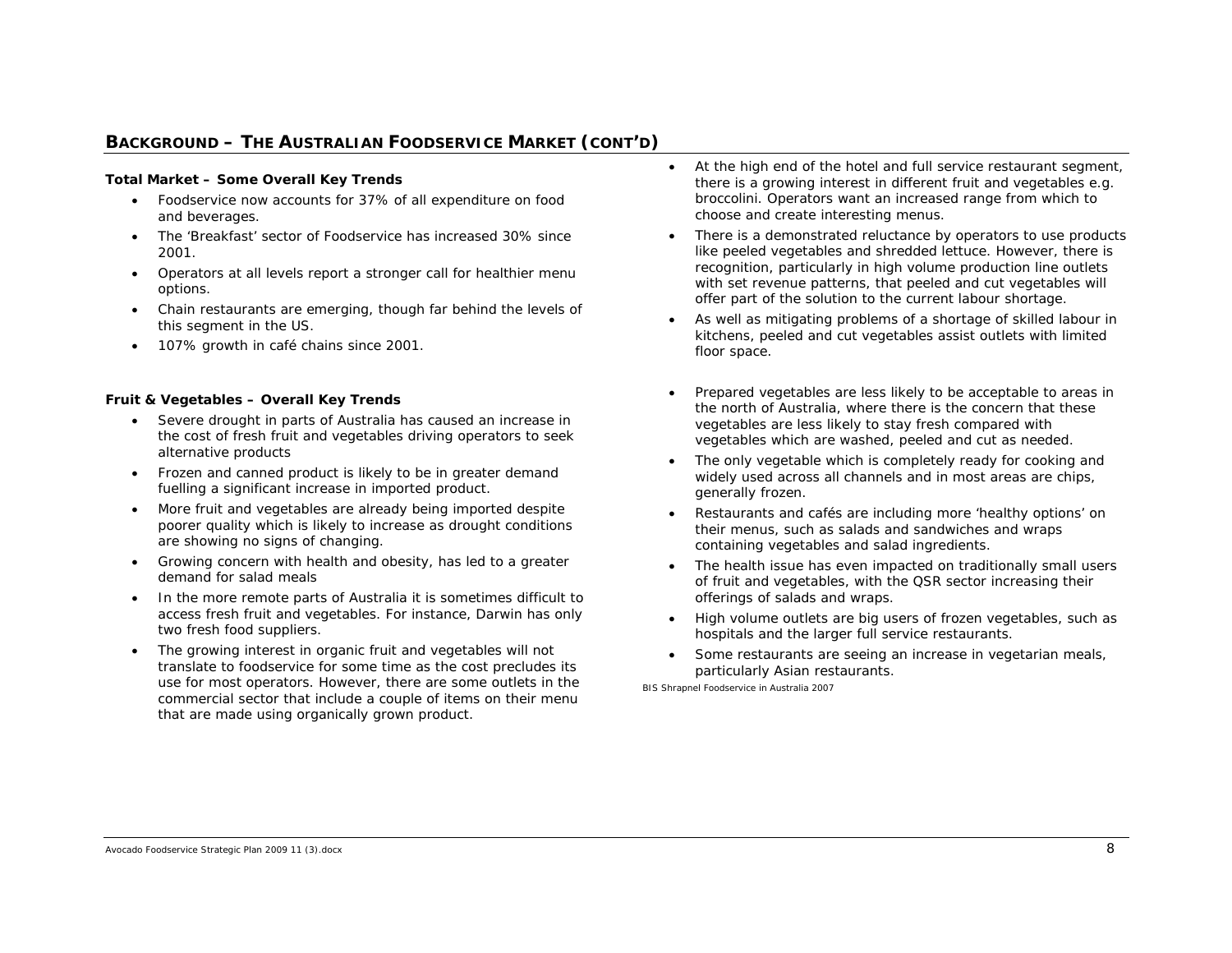# **RESEARCH – FOODSERVICE AND AVOCADOS**

# *National Quantitative Study*

Through HAL, we had access to a 2008 national online survey of over 1000 Foodservice professionals. Full details are contained in the report and tables from the research. However a number of key findings should be emphasised here. Shown in italics are our interpretations or comments on the findings.

#### **Interest in health/nutrition**

Many respondents *say* that they notice an increasing interest from their customers in health and nutrition. For example 81% said customers are in "fat-free or low fat products or meals"; and 69% "low cholesterol and cholesterol free"

*Caution should be exercised in this area. It is very likely that the interest in health/nutrition is more for some segments of Foodservice than others. Further, anecdotal evidence appears to be that while broadly people may say they are interested (in more healthy/nutritious food) their meal choice and purchase decisions may not reflect this.* 

#### **Where they get information**

While trade magazines are important sources, so too are consumer publications. Chef's and foodservice professionals read both. The top 4 magazines to which foodservice establishments subscribe are, in order (consumer publications in italics):

- •Hospitality
- •*Gourmet Traveller*
- •*Australian Good Taste*
- •Eat Drink
- •*Delicious.*

#### **Interaction with suppliers**

After 'Product Samples', the most preferred ways of interaction with their suppliers is, in order, 'Sales Representatives', Trade Publications' 'Trade Shows' and 'Direct Mail'

*This underscores the view strongly expressed by other commodity groups and on the IAC's familiarisation day, that the role and value of* 

*personal contact and representation cannot be underestimated. In the case of Avocados therefore, the connection maintained and nurtured by providores is very important.* 

*For 'Trade Publications' it would be reasonable to include major consumer magazines as highlighted earlier.* 

#### **Where they purchase Avocados**

The vast majority (over 80%) of fruit and vegetable purchase for Foodservice is from what they describe as 'Providores' or 'Wholesalers'. Only relatively small amounts are purchased from local fruit and vegetable shops or supermarkets.

*Where Avocados are purchased locally from retail the volumes are very small and are likely to be either top-up or from smaller outlet types, such as sandwich bars.* 

*Again, this underscores the importance of Providores in the Avocados to Foodservice supply chain. Note that where the Foodservice respondent refers to a 'wholesaler' they do not mean a central markets wholesaler, but rather a fruit and vegetable wholesaler (or providore) as we have described them.* 

#### *Overall comment on this study*

Later in this Plan is a recommendation to maintain some form of *tracking research to gauge trends in foodservice and also to measure Avocados performance. With further scrutiny of the methodology and some careful briefing, this syndicated study may be useful as the vehicle for such research* 

Avocado Foodservice Strategic Plan 2009 11 (3).docx 9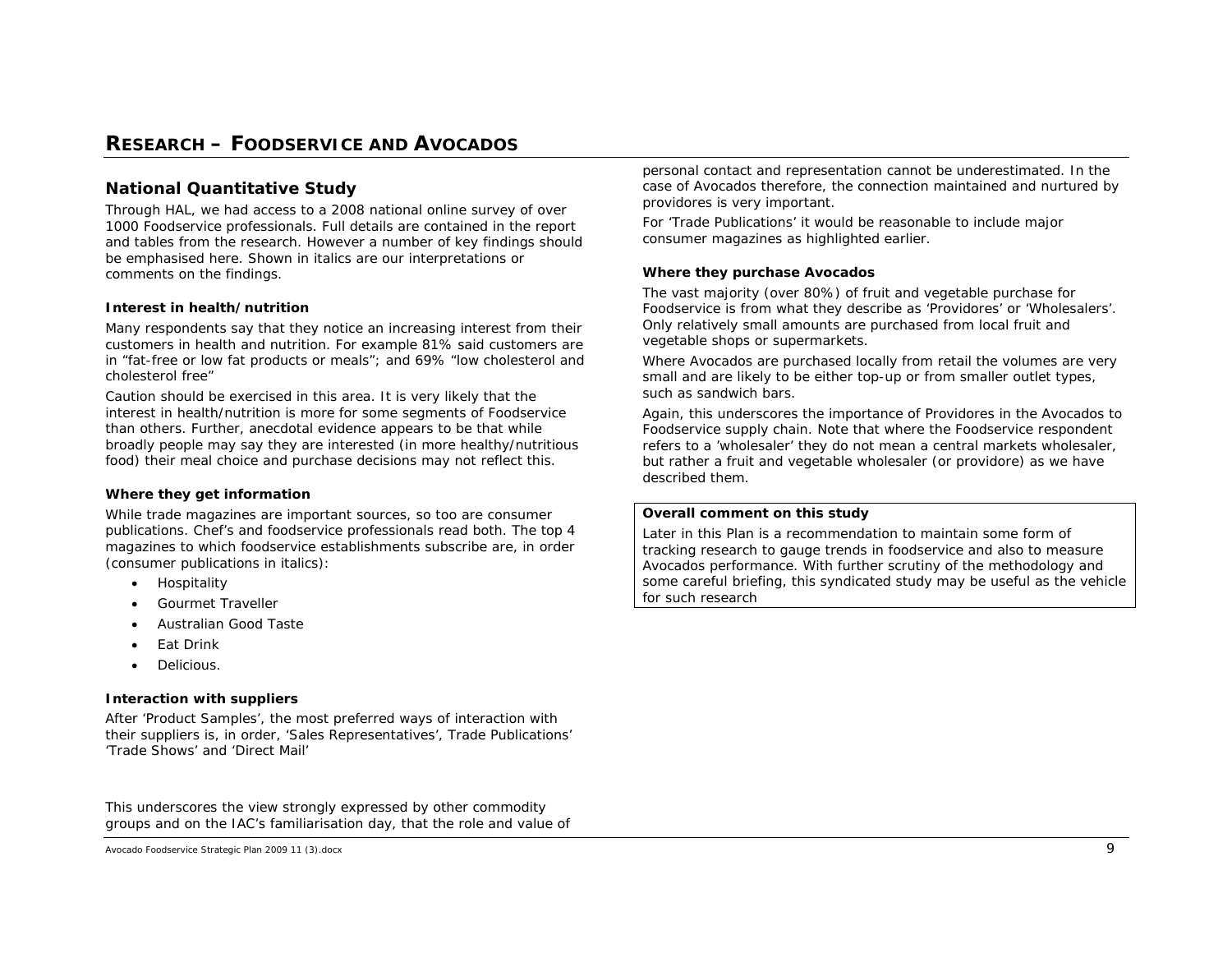### **RESEARCH – FOODSERVICE AND AVOCADOS (CONT'D)**

#### *In-depth interviews – Foodservice businesses*

A limited amount of qualitative research was conducted with a crosssection of Foodservice businesses (see list in Appendix A). Some key findings consistently emerged and are summarised here as they are important and relevant to the Plan that follows. Again, comments or interpretations are shown in italics.

#### **Where and how Avocados are purchased**

As highlighted earlier, all those interviewed said they purchase Avocados from a Providore/Wholesaler. They emphasised the importance of their relationship with their supplier – one based on trust and reliability. The key is that the foodservice outlet must receive Avocados exactly the way they want them (i.e. at the required ripeness or mix of ripeness depending on use). And they must be of good flesh quality. For if the Foodservice business has planned Avocados in their menu, and the ones received cannot be used, then they have a huge problem.

#### **Quality of Avocados purchased**

By and large, the people interviewed sad that they were generally satisfied with the quality of Avocados purchased. However we would caution using this as an overall indicator.

Other anecdotal evidence gathered suggests that Avocado quality for foodservice, while generally good, may not be always meeting customer expectations.

*There is a need for some form of formal tracking of avocado quality in this market, possibly similar in methodology to the consumer quality online survey conducted recently.* 

#### **Learning about and knowledge of Avocados**

Interviewees said that education about Avocados (and fruit and vegetables overall) was very limited in their formal TAFE or other training. They said that 'on the job' is how they generally gather knowledge – and that depends on the knowledge and experience of those with whom they work.

*Most said that some form of information about Avocados varieties, seasons, storage, handling uses etc would be valuable basic information for all young chefs.*

This kind of material is produced routinely by other commodity marketers.

#### **New recipes and ideas**

Virtually all were enthusiastic and would like more information and ideas and recipe suggestions for Avocados.

#### **Seasonality**

The view here is somewhat split. While most are aware that Avocados are available year-round, the majority perceive Avocados as essentially <sup>a</sup>'Summer' product. This links closely with their current usage.

*Therefore, this may present the opportunity to position Avocados as a more year-round ingredient to meals and menus – calling for recipe ideas and specific promotion.* 

#### **How Avocados are currently used**

In the main and in this limited study, Avocados are seen as a salad ingredient; or for smaller outlets as n ingredient in or spread for sandwiches and rolls.

*It would be valuable for the industry to have some form of menu/usage tracking to see just how Avocados are used (at different times of the year) and also to measure the impact of any usage-oriented marketing activity.* 

#### **The option for 'Foodservice' grade.**

The idea of a cheaper, Foodservice grade Avocado (with goof flesh but some skin blemishes) was generally positively received by this small sample. However critical to its acceptability would be some form of guarantee or assurance of flesh quality.

*It appears that, with careful management, this initiative could be tested in certain sectors of the market. Providore involvement and support will be essential.*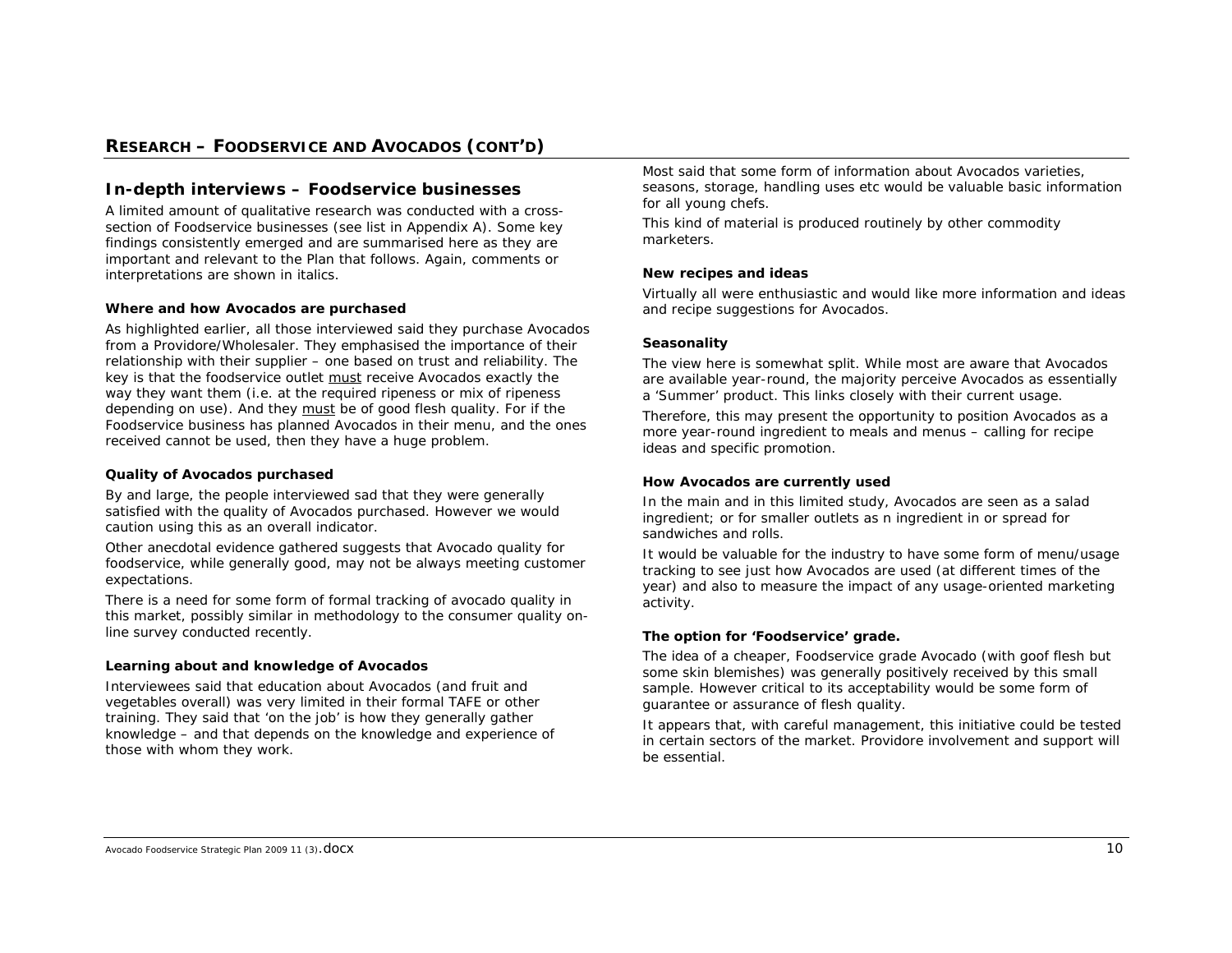# *In-depth interviews – Education*

A small number of interviews were conducted - with two finalists of the Lexus Young Chef competition and three teachers from the major TAFE colleges in Brisbane, Sydney and Melbourne. Two key themes emerged:

#### **How young chefs learn about Avocados**

The young chefs interviewed could not recall any formal teaching about Avocados and in fact hardly any regarding fruits and vegetables overall. As we have found earlier, they said they have learned what they know from on-the-job experience and their own investigations.

The TAFE lecturers talked about the sheer volume of material (i.e. information) they have to get through and the requirement to stick closely to the formal curriculum. They too said there was very little taught about Avocados and lamented the limited time they could dedicate to fruit and vegetables overall.

Teachers said that it would be virtually impossible to influence the formal curriculum but that there are other ways of getting information and stimulus to their students.

The fruit and vegetable industries can not presume that much is able to be achieved through the formal curriculum-based education process. If they want young chefs to know about their products, then they must take responsibility for it; produce the material and deliver it in a way that grabs attention and builds engagement.

#### **Potential for working with the TAFE's**

TAFE's it seems would be very happy to make industry produced material available to students. This could be done a number of ways and the methodology used would be influenced by the information to be conveyed.

Teachers also talked of other strategies that may be employed through or in conjunction with TAFE. These included familiarisation days and workshops; competitions, sponsorships etc.

Teachers also recommended looking at materials produced and strategies used by other organisations – such as MLA, Australian Pork and Australian Mushroom Growers.

*If the Avocado industry considers communication with and empowering young chefs is important, then it must develop the materials and communication strategies itself. However it is recommended that this be done in conjunction with key representatives from TAFE. The hospitality teaching community is a small and close one, and so if material is produced in conjunction with or with the assistance of, a respected teacher than it is likely to have more cut-through and acceptability with the others.*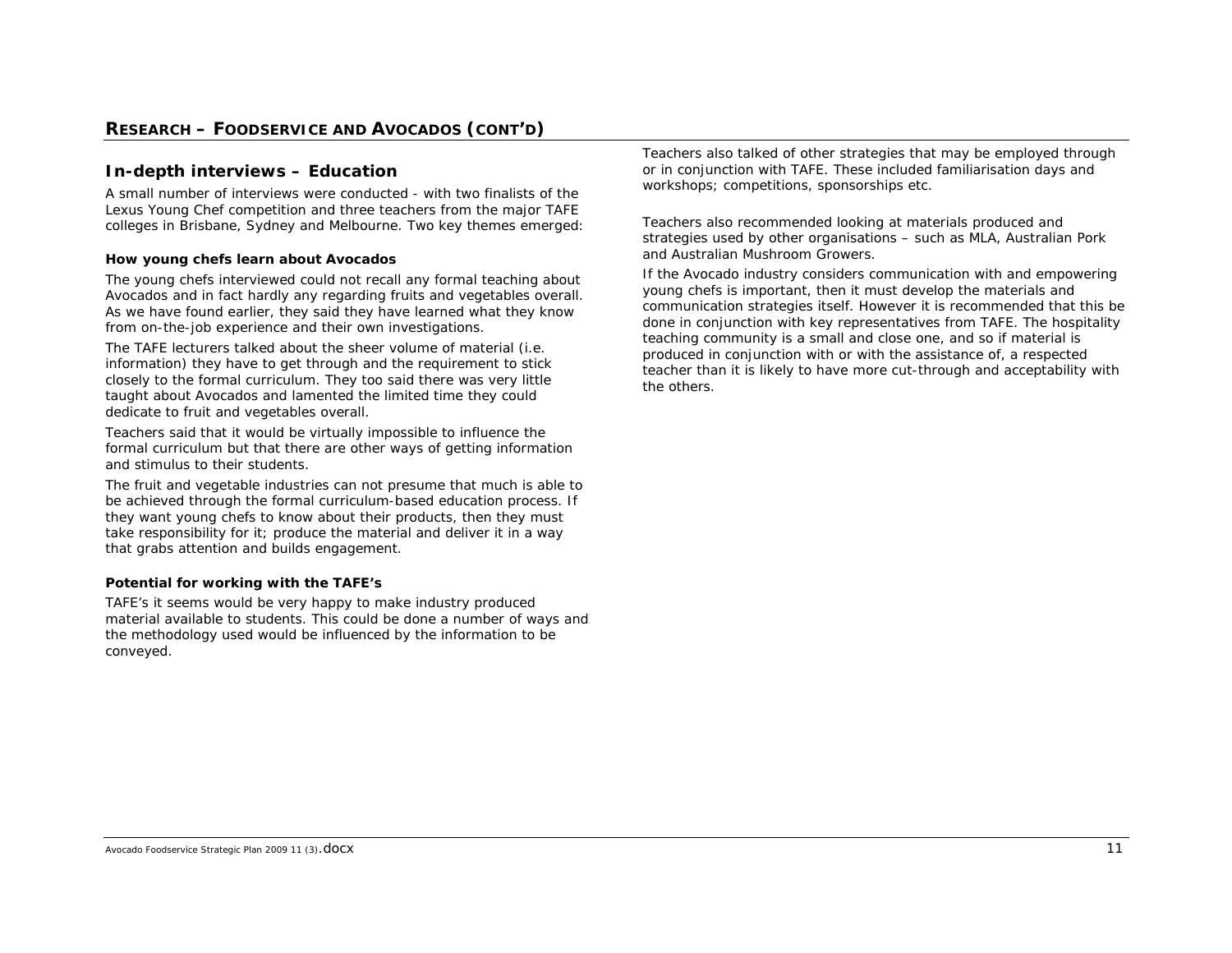# *In-depth interviews – Other Commodity Marketers*

Interviews were conducted with senior executives responsible for Foodservice market development for a small number of other commodity marketers (see Appendix A).

Again, some consistent themes emerged, which are valuable in developing our own plan:

#### **Segment the market. Be very strategic**

To contemplate marketing to the whole of the Foodservice market is not realistic. It is too large and there are too many sectors. Focus efforts and limited funds on certain sectors for specific strategic purpose (e.g. volume sale, increased profit, long-term growth etc).

#### **It's a relationship business – Trust.**

Foodservice is a close industry – particularly in some sectors. So while it is costly, the personal relationship and interaction is critical. MLA, Pork, Mushrooms (to name a few) use a formal network of representation to drive their Foodservice strategies.

#### **Use a mix of strategies**

Success in this market (as in the consumer market) relies on employing a mix of strategies to communicate and drive sales. Those interviewed used a mix of such things as recipe development; menu planning assistance; competitions; education and information; advertising; editorial; PR etc.

#### **Longer-term commitment**

Like many areas of marketing, where a shift in attitude and habit is sought, a longer view and commitment is required. Big results will not be achieved in 1 year.

#### **Recipe Development/Menu Planning**

Most of those interviewed regard recipe development and menu planning as an important part of their Foodservice strategy. And, they say, it is not just a matter of taking their consumer recipes and increasing the quantities. Recipe development and menu planning for Foodservice is a different skill.

#### **Using advocates/leaders works**

Chefs identify with others they respect. So the careful use of industry leaders, identities or up-and-coming chefs can be a powerful tool. These people can be used in various ways such as education; as advocates; in preparing 'Chefs Dinners'.

#### **Relationship with the Food media is important**

Chefs read consumer magazines. So relationships with the food media are important. These need to be fostered and a formal part of the overall strategy. It can fit well with the commodity's overall consumer promotion program –and certainly should not be at odds with it.

#### **Consider co-operative activity**

Most said they do undertake co-operative marketing activity with other commodities or with product manufacturers. But they must be satisfied that the marriage is in the best interests of their product and not just a way to reduce costs. There could be options here for Avocados, so long as the industry is similarly cautious.

#### **Link with consumer promotion**

In different ways, there is potential to link with consumer promotion. Mushrooms do this directly with their 'Mushroom Mania' promotion. On the other hand, Australian Pork believes that their promotions to present pork in new and different ways through Foodservice leads to increased consumer interest to re-create the dish (or similar) at home.

#### **Trade Shows**

Participation in trade shows (e.g. 'Fine Food', 'Restaurant 08') is not a given and is approached with caution. These activities are (relatively) costly and the result, in terms of sales increases, hard to measure.

#### **Measurement is important –but difficult**

Measurement of effectiveness in the Foodservice market is important and it must be done, but it is difficult. Measuring specific promotions (say with a restaurant chain) is easier. Measuring more broad promotional activity is much harder. Menu-mentions is one method used.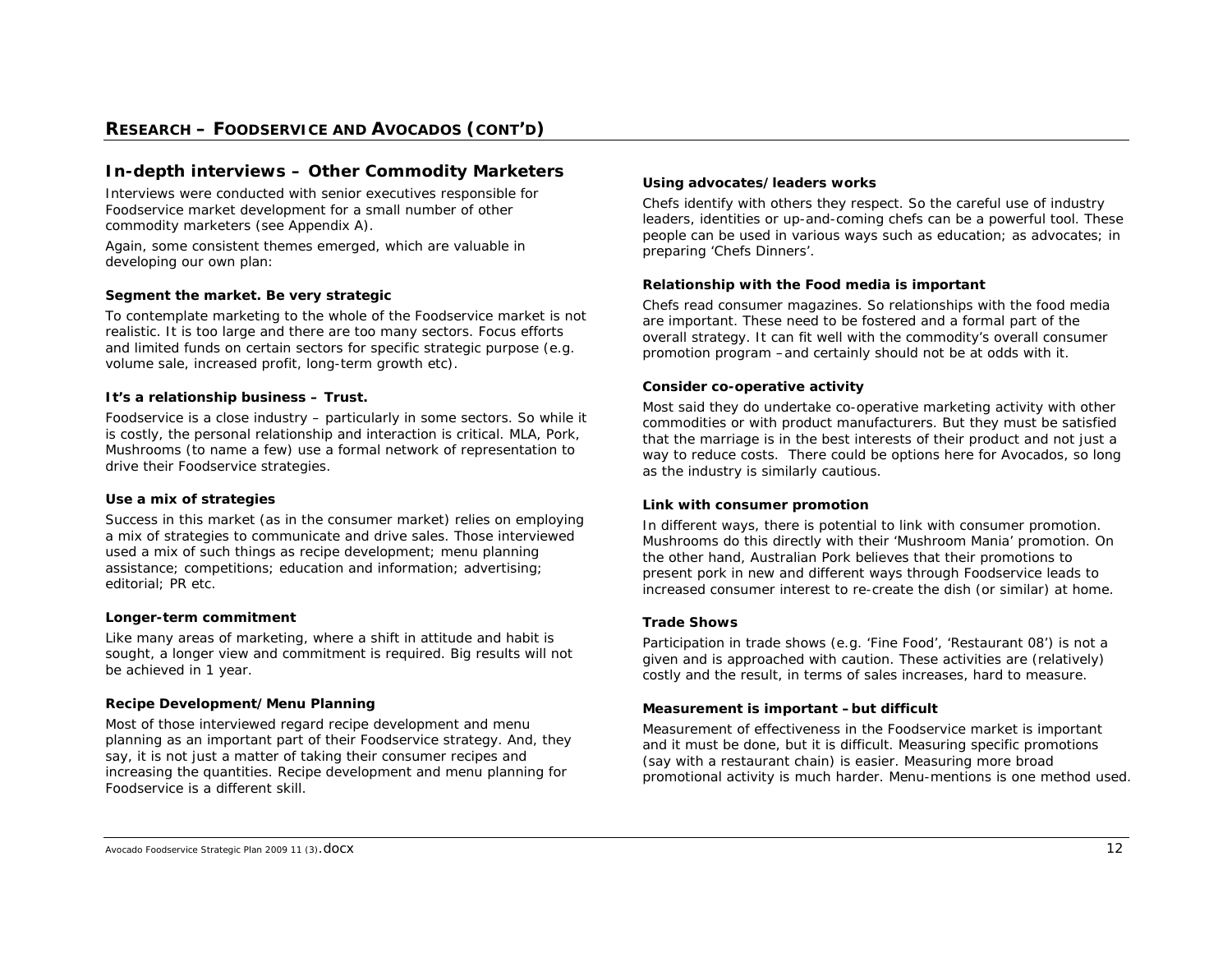# *In-depth interviews – Overseas Avocado Organisations*

A limited number of interviews (including emailed questionnaires) were conducted with selected overseas Avocado organisations (see Appendix A for the list). Again some overall themes emerged:

#### **The southern US market is very different to Australia**

Per capita consumption of Avocados in California and other southern states of the US is significantly greater than Australia. Similarly, it is confidently estimated that over 40% of all Avocados in the US are consumed in/through Foodservice. It is tempting to draw comparisons and seek to emulate the US experience. Yet the two markets, while on some levels looking similar, are vastly different

In the US the strong Mexican and Hispanic demographic sector; and the long and established Mexican and Hispanic dietary influence have put Avocados in the strong position they are now. By comparison, a recent Australian study found that 'Mexican' dining influence rated number 10 in consumer preference – way below the leaders – Thai and Vegetarian.

One area where there is a similarity between the two markets is the need to move Avocados beyond their current culinary positioning (in the US as guacamole or in salads and in Australia, in salads and sandwiches.

*Take care not to simply try to replicate the US market.* 

#### **Segment the market**

In the US, in the same way as Australia but on a much larger scale, the Foodservice market must be segmented by those wishing to build sales and profits.

But the two markets are different. Overall, the number of meals eatenout in the US is significantly more, per capita, than in Australia.

*Again, care must be taken not to simply duplicate US activity but to segment and analyse the Australian market for Australian circumstances.* 

#### **'Fast Casual Fresh' Segment**

This segment is growing strongly in the US and is a key target for the Avocado organisations interviewed. In the US it is characterised by

many chains of this type of restaurant and so represent a cost-effective group to work with. Establish a promotion, menu addition or other activity with the Menu Planner in head office and it rolls-out through the chain.

*In Australia, this segment is also growing strongly, however it is not dominated by so many chain-style outlets, though there are some. So targeting this segment may be relevant, but it will need to be approached differently.* 

#### **Have a strategic approach**

It is clear that groups such as the Californian Avocado Commission (CAC) and the Haas Avocado Board (HAB) have a very strategic approach to Foodservice.

In the case of HAB, their key drive is to stimulate Avocado use on menus, year round. For CAC, the aim is twofold. Firstly, to build loyalty to Californian-grown Avocados (as against imports). This strategy is directly aligned with their significant consumer promotion on the same theme. Secondly, they also seek to extend Avocado use in menus to a year-round relevance.

#### **Use the web to deliver information**

CAC are good users of the web to deliver information and promotion to Foodservice and say that it works well for them. The recipe finder tool is especially good. See www/avocado.org/foodservice

*There is every possibility that Avocados Australia could do just as good job with web presence and promotion for Foodservice.* 

#### **Measurement –hard but important (again)**

Both HAB and CAC say that measurement of direct results from Foodservice promotional activity is difficult, but not impossible. Both use a survey of 'Menu Mentions' as one guide.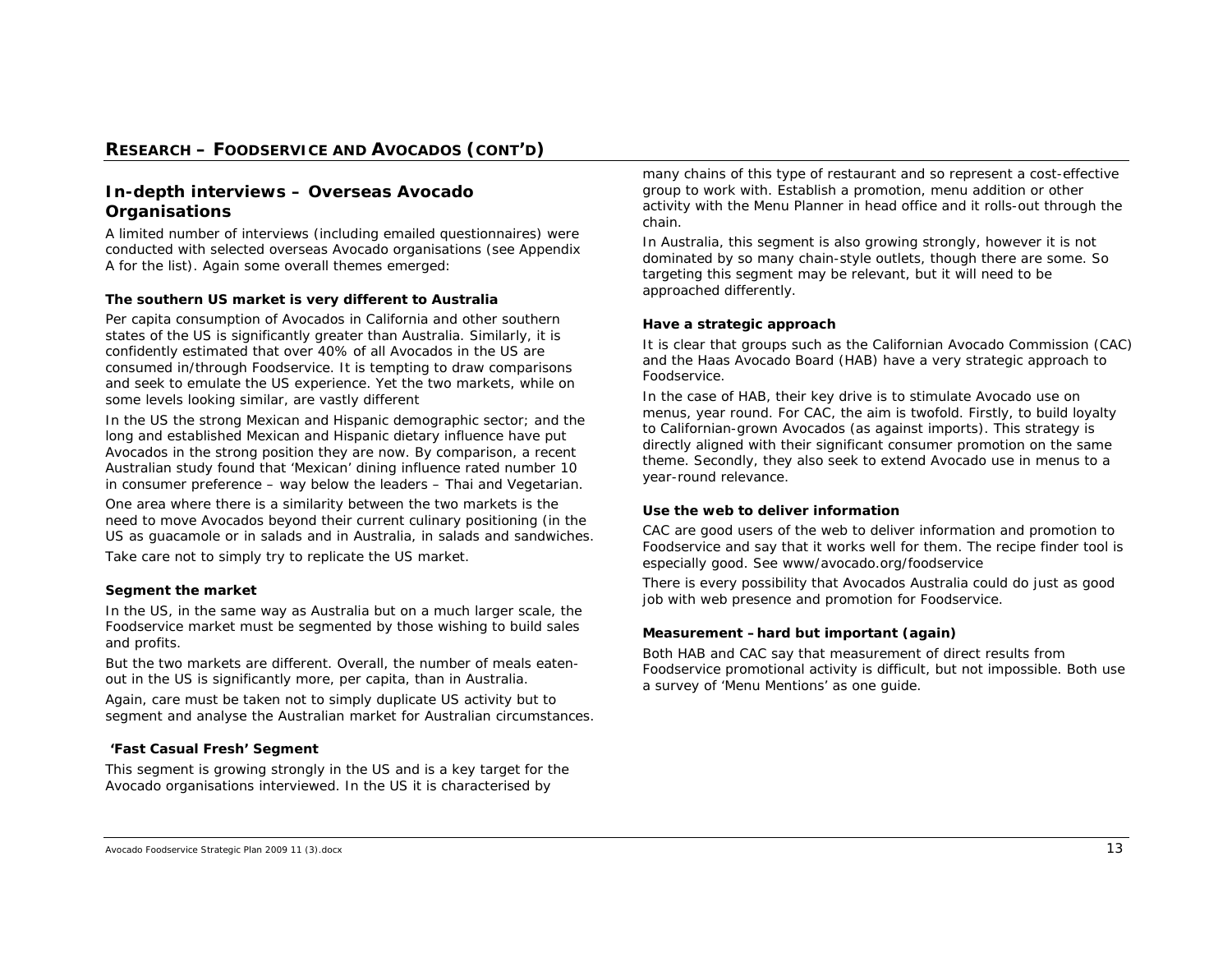# **AVOCADOS AND FOODSERVICE – STRENGTHS, WEAKNESSES, THREATS AND SIGNIFICANT OPPORTUNITIES**

A close understanding of the Strengths, Weaknesses, Opportunities and Threats inherent in any new marketing initiative is necessary. For Avocados. moving more aggressively into the Australian foodservice market, a traditional SWOT analysis has been developed and is included as Appendix B. In addition, for emphasis and to guide strategy development, the key Opportunities are highlighted here.

#### **An absolutely unique product**

As one chef as commented "There's nothing you can use to replace n Avocado". Avocados have a unique taste, texture, appearance and result in cooking and preparation.

*This uniqueness is a strength that can be marketed.* 

#### **A versatile ingredient**

Avocados re tremendously versatile and can be used in dishes (from entre and soup through to desert); and culinary and styles way beyond the traditional salad, sandwich, spread and guacamole.

*This versatility is promotable.* 

#### **Popular with Consumers**

Avocados already have a strong position with consumers. The industry's research shows Avocados are popular and widely purchased for in-home consumption. We are not trying to launch something new and unfamiliar into the Foodservice market.

*Rather, we will be aiming to stimulate Foodservice presentation of Avocados in new and exciting ways – to an already loyal consumer.* 

#### **Starting from a low base – great potential**

Current Avocado use in Foodservice is limited both in volume and usage. Yet we know there are many opportunities to extend usage.

*The Foodservice market is growing and Avocados can (and must) be part of that growth.* 

#### **Thirsty for information**

Foodservice professionals, from new chefs to old hands say they would like more information about Avocados and more menu ideas.

Added to this, we know that formal education and information about Avocados is almost non-existent.

*There's a gap here that needs to be filled* 

#### **Segmentation works for the Marketer**

An industry as well segmented as Foodservice is a marketers dream. However it does take commitment to identify the most appropriate segments and remain committed to it/them – rather than spread resources thinly across multiple segments for little effect.

*The potential for segmented marketing is good.* 

#### **The supply chain is known, tight and manageable**

Avocados supply chain to the Foodservice market is well-defined and the principal operators are known. The relationships along the supply chain – grower to wholesaler to providore to Foodservice business are very important and Avocados Australia is already active and respected in this area.

*We can work with the supply chain. Inform them. Involve them Engage them.* 

#### **Ripeness and Quality**

These two are critical to the Foodservice purchaser. In both areas solid R & D work is underway and the results of these will help to ensure Foodservice needs are being addressed

*Maintaining R & D to improve quality and ensure ripeness is vital to the Foodservice offer.* 

#### **Measurement**

It is extremely difficult to put a measure on how much Avocado sales are into Foodservice. Yet this is important information we must have and must track. The 'Infocado' system, as it is rolled-out to include market agents, has the potential very significantly fill this gap – even if only in terms of total sales to Foodservice.

*It is important to maintain development of this vital industry information tool.*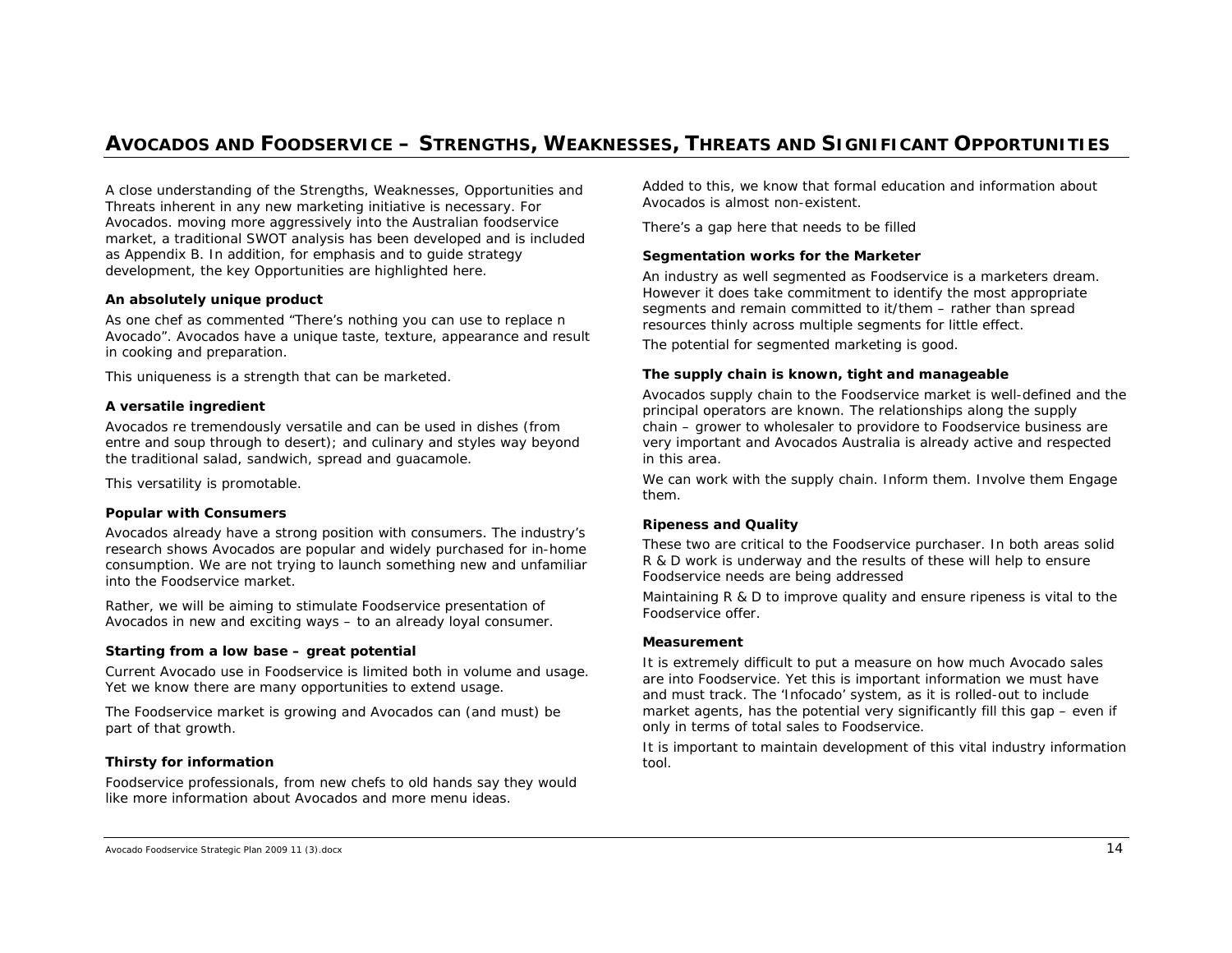# **KEY STRATEGIC CONSIDERATIONS & IMPLICATIONS**

From the research and our investigations and in developing the plan the following Key Considerations have become obvious

# *External - The Foodservice Market*

#### **How much goes to Foodservice – Getting a fix on it.**

The US estimates are that 40-45% of fresh Avocados are going into Foodservice. One estimate for all fruits and vegetables put it at around 25-30%. But we don't really know.

*Getting a better handle on the actual volumes going to Foodservice and the trends, is essential to overall industry intelligence; to determining the priority that should be given to marketing to Foodservice; and to measuring marketing activity.* 

#### **Segmentation for wise investment**

Foodservice is diverse and various segments have differing sales increase potential.

*Recognition of the segments and careful, targeted marketing will be essential and a cost efficient use of the limited budget.* 

#### **Is it a garnish, or a main ingredient**

Much of the 'salad' use of Avocados sees them being sliced thinly and used as an attractive garnish. Looking more broadly, new recipe/menu opportunities could easily also use only limited amounts of Avocado, again much as a garnish.

*Promotion and menu/recipe development must strive to promote dishes that use Avocados as a significant ingredient rather than a garnish.* 

#### **The power of competitions**

The experience of many other marketers has shown that recipe/menu development competitions, carefully promoted and managed, can be a good promotional tool. They can appeal to chef's desire to show-off their skills; provide opportunities for publicity (both trade and consumer); and build the store of innovative new recipes.

*Use of competitions should be considered in the marketing strategies.* 

#### **Aspirational Works**

It is clear that Chefs respect the opinions and practice of the leaders and trend-setters in their profession.

*Choice and judicious use of a 'spokesperson/advocate' chef could be a*  valuable marketing tool. And it can be linked to a number of the other *strategies to be employed (e.g. education, competitions etc)* 

#### **Consumer rub-off**

Presenting Avocados in new and interesting ways in Foodservice has potential to stimulate consumers' interest in re-creating the dish at home.

*Consider strategies to extend Foodservice promotion to engaged consumers (e.g. recipe leaflets at the outlet).* 

#### **Thirsty for information**

Foodservice professional at all levels are saying they want more information about Avocados; their use and care; and new recipe/use suggestions

*The industry should respond to this demand. No one else will, on our behalf.* 

# *Internal – the Industry & Product*

#### **Value (and potential) of the Providore**

The relationship between the foodservice professional and his/her providore is an important one – built on trust and delivery of the specified product on time and of good quality. This is a vital link in the supply chain and can be used to good advantage in marketing and promotional activity.

*Ensure a good database of the relevant providores is held and regularly updated* 

*Consider aspects related to communication with and through providores in developing marketing activity.*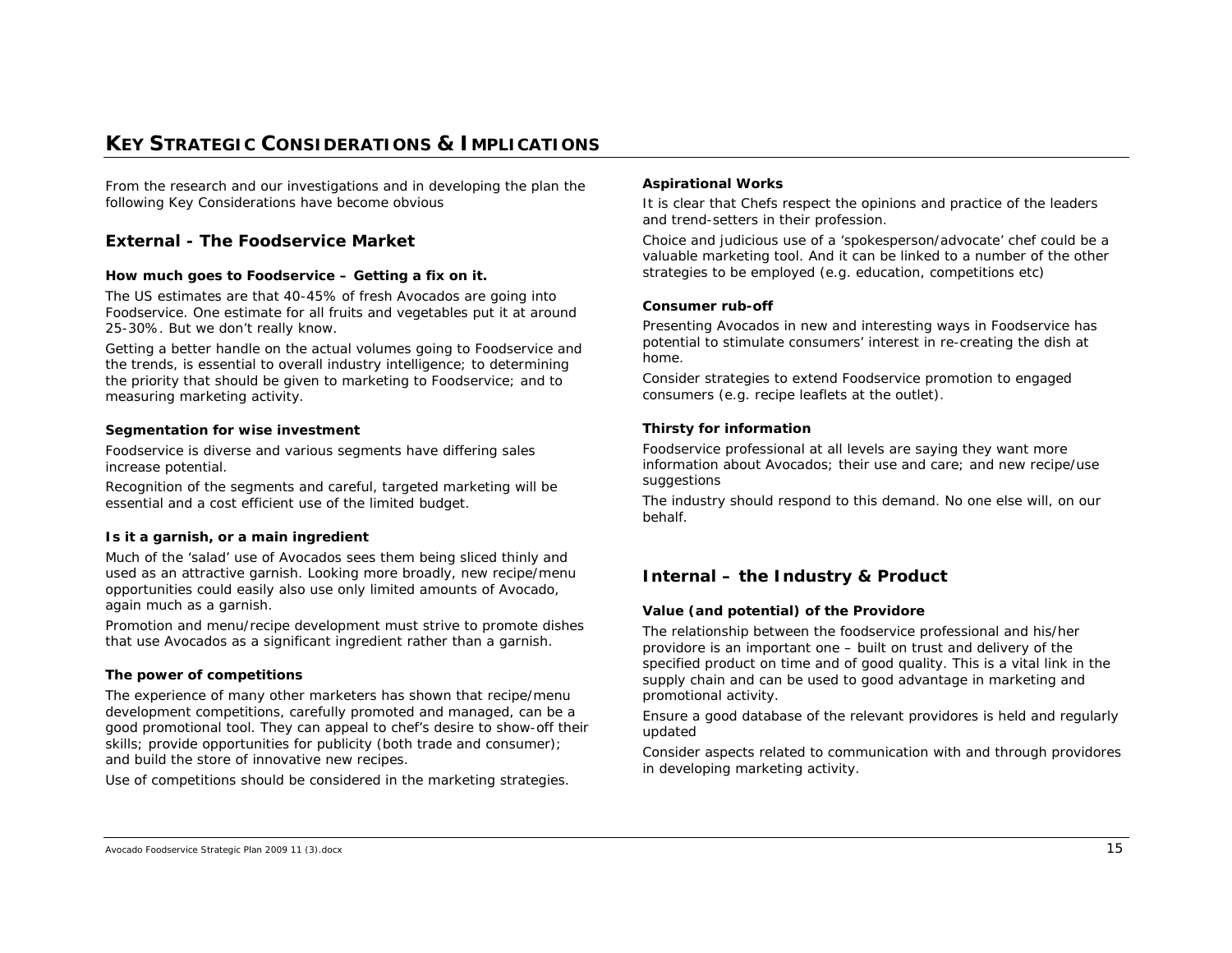# **KEY STRATEGIC CONSIDERATIONS & IMPLICATIONS (CONT'D)**

#### **Quality remains paramount**

Supply of the best quality Avocados will remain paramount in Foodservice. While we have some evidence that quality supplied is good, we have head contradictory views. The industry should have a more definitive ongoing quality monitor

*Consider establishment of some form of quality monitoring system.* 

*Maintain the industry's R & D initiatives in the areas of quality and ripeness.* 

#### **Positioning,**

As with any marketing, it will be important to establish and maintain a clear and strong positioning for Avocados in the minds of those in the Foodservice market. That position should directly address and identified market need and be in harmony with the overall identity of the product (Avocados). In addition, ideally the positioning should be congruent with the positioning established for Avocados in the broader consumer market.

Careful evaluation of the options and then establishment of a positioning for Avocados in Foodservice is essential.

#### **Working with a limited budget**

The budget allocated to Foodservice marketing and development is likely to be modest, at least in the first instance. Therefore it will be important to concentrate on activities that will realise the greatest benefit.

In addition, though not in contradiction, it may be appropriate to focus on a small number of profile activities to get some early runs on the board and prove the benefit of funds allocation to this area.

*Carefully evaluate the various marketing and R & D options for greatest benefit and impact.* 

#### **Passion and skill in the management**

Foodservice is a specialist are calling for managers with specialist skills and experience and contacts. More than that though, this is an area that calls for management by people will a passion for the business and a real belief in the product.

*Take care in determining how and by whom the Avocado Foodservice program should be managed.* 

*Consider utilising input from the Foodservice sector in an ongoing way in the development and evaluation of R & D and marketing activity.*

#### **Link with consumer promotion – if appropriate.**

There is potential to link the foodservice marketing with consumer marketing activity in a number of ways – so long as the integrity of either program is not lost.

*Put in place a process to formally evaluate possible linkages between the Foodservice and consumer marketing programs.* 

#### **Potential for a 'Foodservice Special' product.**

There has been discussion about the potential for a specially marketed (labelled and priced) 'Foodservice Special' offering for this market. And at first analysis, giving growers a market for product that does not meet the exacting consumer (skin) quality standard is attractive

*There may be an opportunity for such a product and it deserves further investigation and if found viable, careful test marketing. It will be important to consider all issues and implications such as substitution for a higher value more-profitable line; potential to guarantee flesh quality; the specialised marketing required.*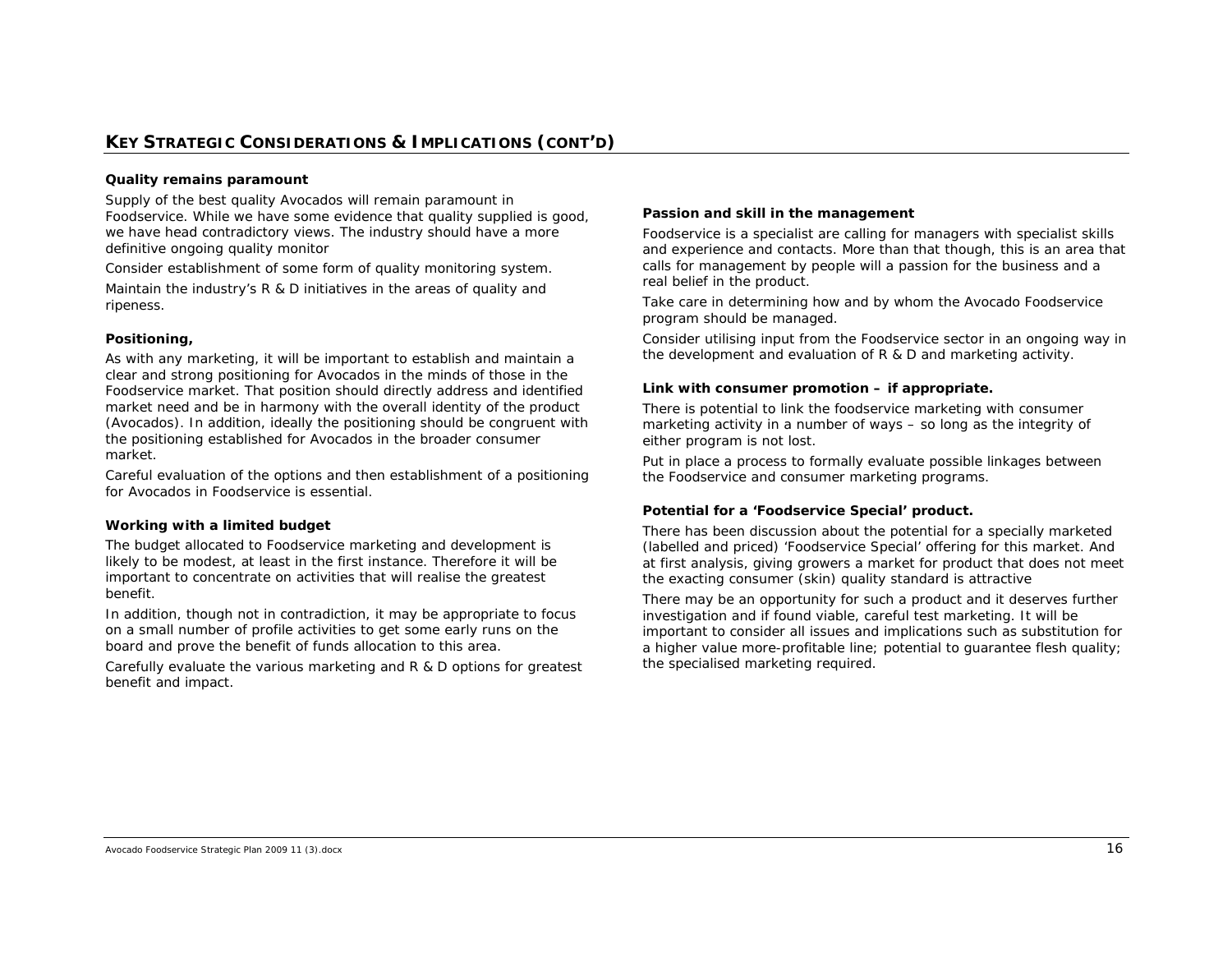# **SEGMENTATION OPPORTUNITIES**

The total Foodservice market can be segmented in a number of different ways and different market analysts have used varying criteria. For our purposes, it is appropriate to use the segmentation developed by BIS Shrapnel, the consultancy that regularly reviews and reports on Foodservice. In their analyses, Foodservice is divided into two broad sectors – Commercial Channels and Institutional Channels.

Commercial Channels comprise:

- $\blacksquare$ Restaurants
- $\blacksquare$ Cafes
- $\blacksquare$ Fast Food/Quick Service Restaurants (Independent)
- $\blacksquare$ Fast Food/Quick Service Restaurants (Chains)
- $\blacksquare$ Hotels
- $\blacksquare$ Clubs
- г Function Caterers
- г Commercial Caterers
- г Sporting Venues
- г Airline Caterers

And, Institutional Channels comprise

- $\blacksquare$ *Hospitals*
- $\blacksquare$ *Aged Care*
- $\blacksquare$ **Schools**
- $\blacksquare$ *Tertiary Institutions*
- $\blacksquare$ Charitable Organisations
- п *Work Canteens*
- $\blacksquare$ *Prisons*
- $\blacksquare$ Military

Within the Institutional channels, it is important to note that those in italics can often be operated and managed under contract by major commercial caterers.

A comprehensive analysis of each of these sectors, their trends and drivers is contained in Appendix D which accompanies this Plan.

### *Which Sectors are important for Avocados*

There are two ways examine which sectors are important in ensuring Avocado sales are maximised in Foodservice.

- 1. For the first two Key Activity Areas of 'Education and Information' and 'Umbrella Marketing', all sectors are important. That is, it is important that professionals in all sectors are more informed about Avocados and their qualities – even if the opportunity to increase avocado consumption is greater in some sectors than others.
- 2. When it comes to the 'Targeted Segment Marketing' strategies, it is clear that the following sectors hold greatest potential for generating Avocado sales increase:
	- г **Fast Food/Quick Service Restaurants (Chains)**
	- **Hotels**
	- Е **Clubs**
	- n *Tertiary Institutions*
	- г *Work Canteens*

#### This is because:

- More ability to influence menu offering, partly because these outlets are not so driven by budget constraints or other external factors.
- 8 There is the potential to work with a group of them, through a centralised management structure (such as the commercial caterer) which will ensure consistency of approach and commitment.
- Outlets can be identified and selected based on their clientele, making it possible to target end consumers who are in the Avocado consumer primary target market.
- n Clients/customers of these establishments have greater opportunity to make a promotion-driven choice about what they wish to purchase.
- $\mathbf{r}$  Good potential to promote dishes/menu choices that are highvolume Avocado usage.

Avocado Foodservice Strategic Plan 2009 11 (3).docx 17 and 2008 11 and 2008 17 and 2009 11 (3).docx 17 and 2009 11 (3).docx 17 and 2009 11 (3).docx 17 and 2009 11 (3).docx 17 and 2009 11 (3).docx 17 and 2009 11 (3).docx 17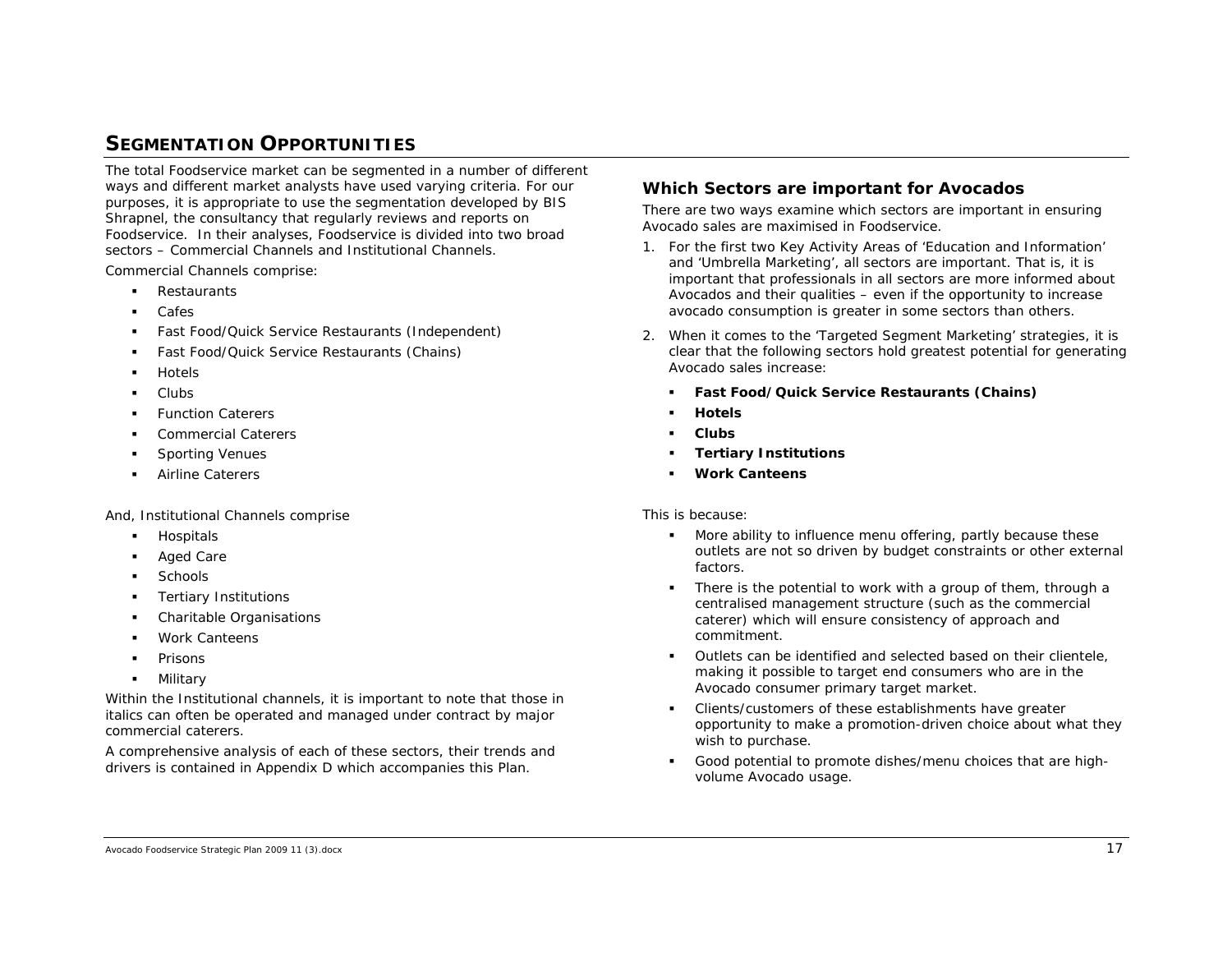# **MARKET RESEARCH, DATA COLLECTION, ANALYSIS AND TRACKING**

# *Recommendation*

**That by 30 December 2009 the industry have established and operating the necessary quantitative market research to ensure the IAC and industry have the information required to evaluate and track Avocado's performance in the Foodservice market and in particular to measure the impact of activity in the three nominated Key Activity Areas (see next section).** 

# *Rationale*

In any area of marketing, data collection and analysis is essential to both establish a benchmark; and then measure the performance and cost effectiveness of marketing activity.

While the industry has some limited quantitative analysis and a deal of qualitative and anecdotal information, there is no established and reliable method for measuring and tracking:

- The volume of Avocados going into Foodservice (and its various sectors);
- •Current menu mentions, usage and dishes; and
- • The perceptions and attitudes of those in the Foodservice industry to Avocados, their quality, versatility, popularity with customers/clients etc.

So, in addition to the Strategic Plan that follows, it is critical that the industry have market monitoring in place. Provision has been made for it in the Budget section.

# *What needs to be done*

Following in very broad summary, are the steps needed to establish this market information program.

- 1. Determine the scope and depth of information required
- 2. Review data collection methodologies/options
- 3. Call for submissions against strict market research criteria. Suggest limiting the call to selected suppliers, i.e. not public tender.
- 4. Implement the research program.
- 5. Analyse and report results on an annual basis
- 6. Review and adjust methodology if required

### *Specifically, what information is needed*

A recommended scope for this market research/data collection is:

- 1. Overall volumes of fresh and processed Avocados sold into Foodservice (possibly available through Infocado).
- 2. Volumes of fresh and processed Avocados sold into the different Foodservice market segments, including seasonal variations/trends.
- 3. Where & how purchased for 2 above including size and grade.
- 4. 'Menu Mentions' in the different Foodservice market segments, including detail on the specific dish; relative Avocado volume for the dish (i.e. high, medium, low) plus seasonal variations/trends.
- 5. Foodservice professionals' knowledge about Avocados including varieties, seasonality, storage & handling, versatility, nutritional value etc Ensure this also covers those in Foodservice education.

# *Some points to consider*

Following are some points that may be helpful:

- Note that in the US both the Haas Avocado Board and the Californian Avocado Commission have found this area of measuring overall volumes being sold through Foodservice particularly difficult. Both organisations measure the volumes sold through specific Foodservice promotions; and also use a 'Menu Mentions' survey to gauge the levels of Avocado penetration in the market.
- • Be open to using different methodologies for the different Foodservice market segments.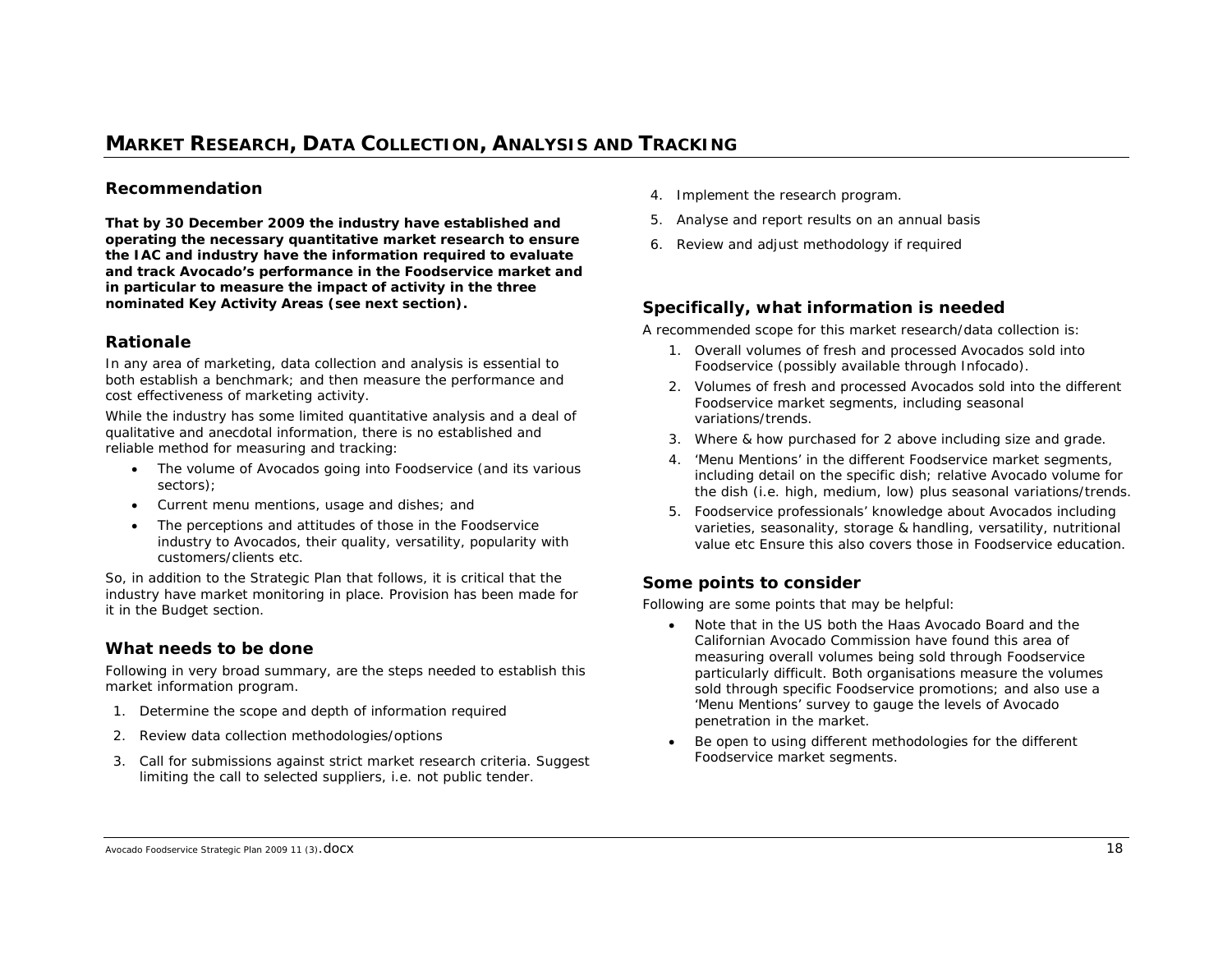### *MARKET RESEARCH, DATA COLLECTION, ANALYSIS AND TRACKING (CONT'D)*

#### *Some points to consider (cont'd)*

- The Infocado extension to tracking the sales by broad segment of the wholesale market agents will be a useful, though broadlevel too.
- It will be important to have measures at say three different times in the year to track any seasonal influence.
- Consider the use of cost-efficient online surveying. Though be mindful of the anecdotal advice received that chefs and others in Foodservice are time-poor and not particularly computer savvy. Remember also that the email address for a restaurant for example, may go to front of house and not reach those responsible for food ordering and preparation.
- The on-line survey methodology used for the industry's consumer quality survey might be able to be effectively adapted for this task.
- Remember to track awareness and attitudes of students, to get a measure of the effectiveness of the activities in the Information and Education area.
- • Ensure that each of the specific marketing activities under the 'Targeted Segment Marketing' has its own in-built measurement and evaluation.

• Be careful to collect useable and relevant information. Sometimes market research can become self-serving and the data collected more than is actually needed or useful.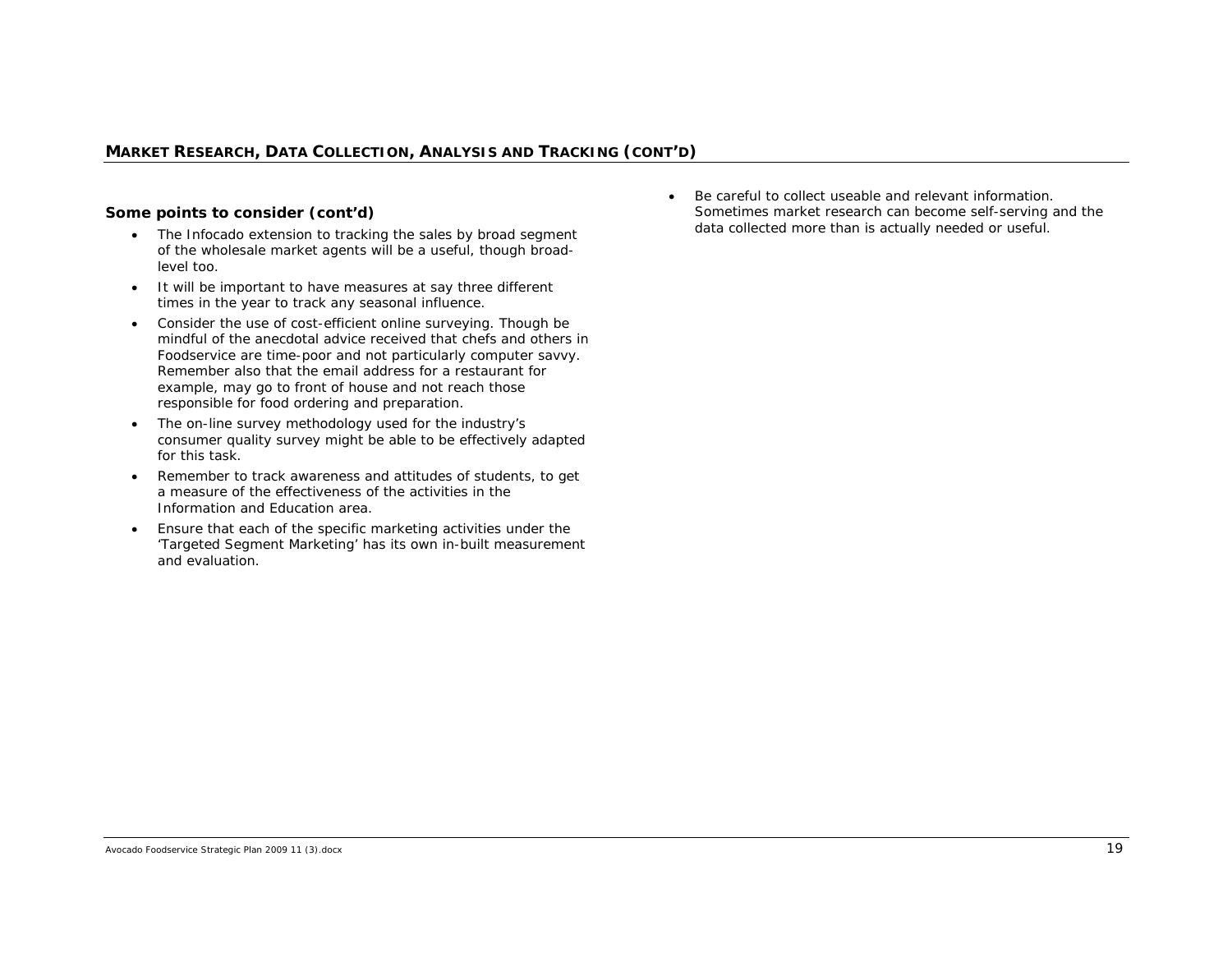# **THE STRATEGIC PLAN**

# *Key Activity Areas*

In the Strategic plan that follows, activity is divided into three separate areas which, taken together, make-up a coordinated and comprehensive program. They are:

#### 1. **Information and Education**

Development and distribution of information on Avocados, tailored for Foodservice professionals and with an emphasis on versatility and stimulating new menu/dish opportunities.

#### 2. **Foundation Marketing**

A range of marketing and promotion activity specifically designed to establish a strong and unique positioning for Avocados broadly across the Foodservice market and in particular within the identified primary target segment(s)

#### 3. **Targeted Segment Marketing**

Specific and measurable marketing activity to the identified primary target segment(s)

In the following plan each is detailed with a specific objective, rationale and strategies, some drivers and barriers and suggested measurement criteria.

# *Marketing Objectives*

The marketing objectives set for each Key Activity Area are:

#### **1. Information and Education**

- *By 30 March 2010 have developed and be delivering to the foodservice industry and young chefs in particular a core 'package' of information about Avocados.*
- *By 30 March 2011, achieve measurable and worthwhile increases in Foodservice professionals':* 
	- *Knowledge about avocados (varieties, seasons, handling, storage, versatility, nutrition etc)*
	- *Positive attitudes and perceptions related to Avocados versatility, and important place in menu development.*

#### **2. Umbrella Marketing Program**

- • *By 30 June 2010 have developed and running an ongoing campaign of promotion to strongly and uniquely position Avocados in the Foodservice market.*
- • *By 30 March 2011, achieve measurable and worthwhile increases in Foodservice professionals':* 
	- *Knowledge about avocados (varieties, seasons, handling, storage, versatility, nutrition etc)*
	- *Positive attitudes and perceptions related to Avocados versatility, and important place in menu development.*

#### **3. Targeted Segment Marketing**

- *By 30 June 2011 have developed, run and evaluated 4 separate marketing/promotion programs with identified target groups/segments.* 
	- *Each one with the aim of achieving at least a 25% increase in Avocado usage through the participating establishments over the promotion period.*
	- *In each promotion one of the aims will be to stimulate higher volume avocado use (i.e. main dish ingredient, not garnish)*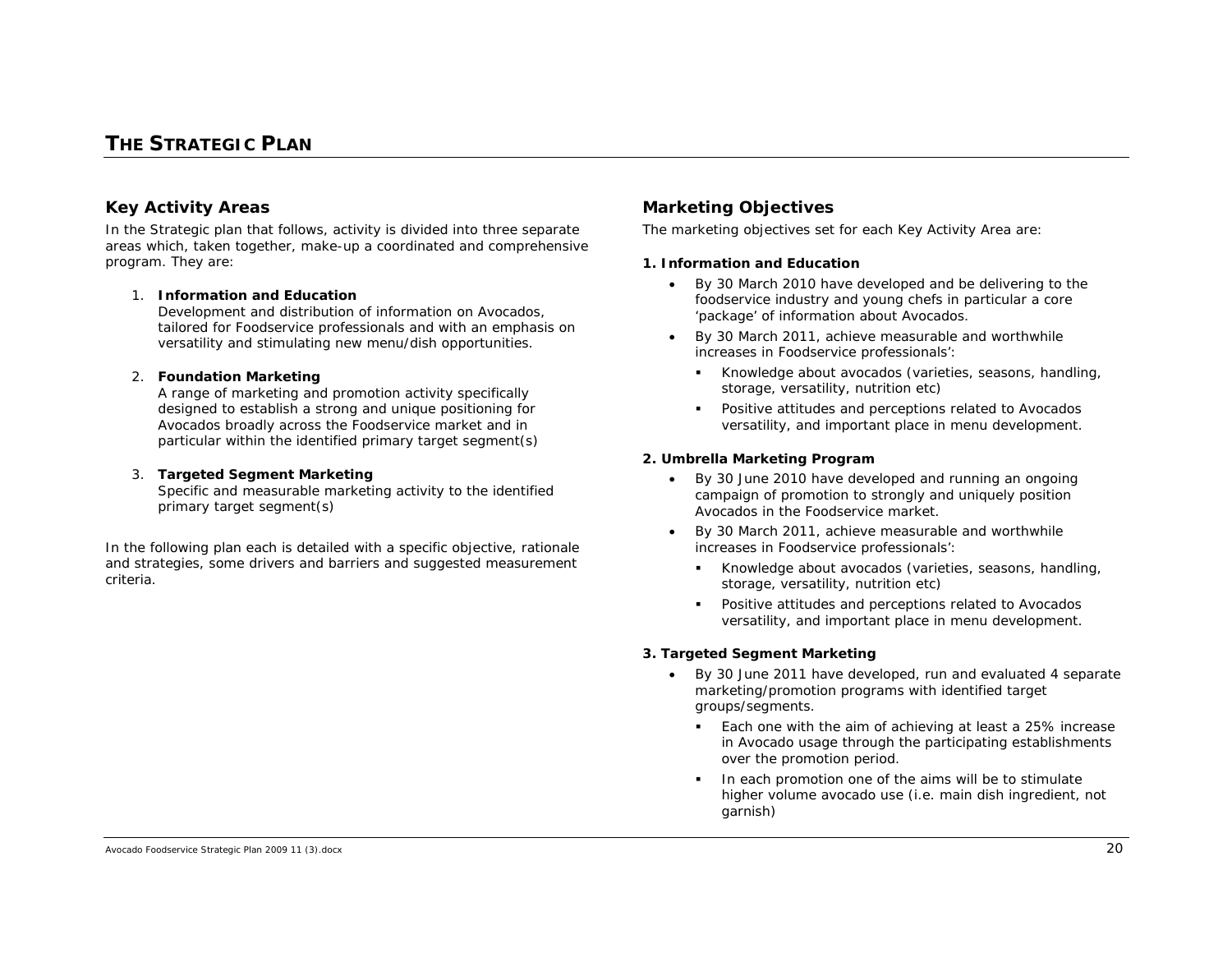# *1. INFORMATION AND EDUCATION*

**Development and distribution of information on Avocados, tailored for Foodservice professionals and with an emphasis on versatility and stimulating new menu/dish opportunities.**

### **Objectives:**

- *1. By 30 March 2010 have developed and be delivering to the foodservice industry and young chefs in particular a core 'package' of information about Avocados.*
- *2. By 30 March 2011, achieve measurable and worthwhile increases in Foodservice professionals':*
	- *Knowledge about avocados (varieties, seasons, handling, storage, versatility, nutrition etc)*
	- •*Positive attitudes and perceptions related to Avocados versatility, and important place in menu development.*

*Note: Further quantified objectives (relating specifically to volume of material developed and distributed/communicated) to be incorporated within the annual implementation/action plan. Note also that the quantitative research proposed under 'Market Research, Data Collection, Analysis and Tracking' will measure visibility, impact and response to this material].* 

#### *Rationale*

*Every target market needs to know about the product marketers want them to purchase. For Foodservice, that knowledge must provide the essential information a chef would need to be able to select, store and prepare Avocados, as well as stimulate thinking about the versatility and use of Avocados in a variety of different dishes and styles. Without it chefs will remain uninformed and probably hesitant to take on the marketing ideas and initiatives to follow.* 

*We are aware that this essential information is not being delivered via TAFE, nor is it provided thorough the Avocado supplier or providore. So the*  responsibility rests with the industry to ensure this sound foundation of knowledge and awareness is established

|    | <b>Strategies &amp; Timing</b>                                                                                                                                        |                      |  |  |
|----|-----------------------------------------------------------------------------------------------------------------------------------------------------------------------|----------------------|--|--|
|    | Establish Educational Advisory Panel with clear terms of reference (see later under Specific Recommendations)                                                         | by30 July 2009       |  |  |
| 2. | Review existing curriculum coverage of Avocados and examples of information/education material produced by<br>other groups.                                           | by 30 September 2009 |  |  |
| 3. | Determine scope and content of the material. Develop theme and 'branding' (in conjunction with Foundation<br>Marketing strategies – next section). Write and produce. | by 31 December 2009  |  |  |
| 4. | Determine appropriate delivery mechanisms.                                                                                                                            | by 31 December 2009  |  |  |
| 5. | Deliver and monitor uptake and response (possibly through targeted research)                                                                                          | From 30 March 2010   |  |  |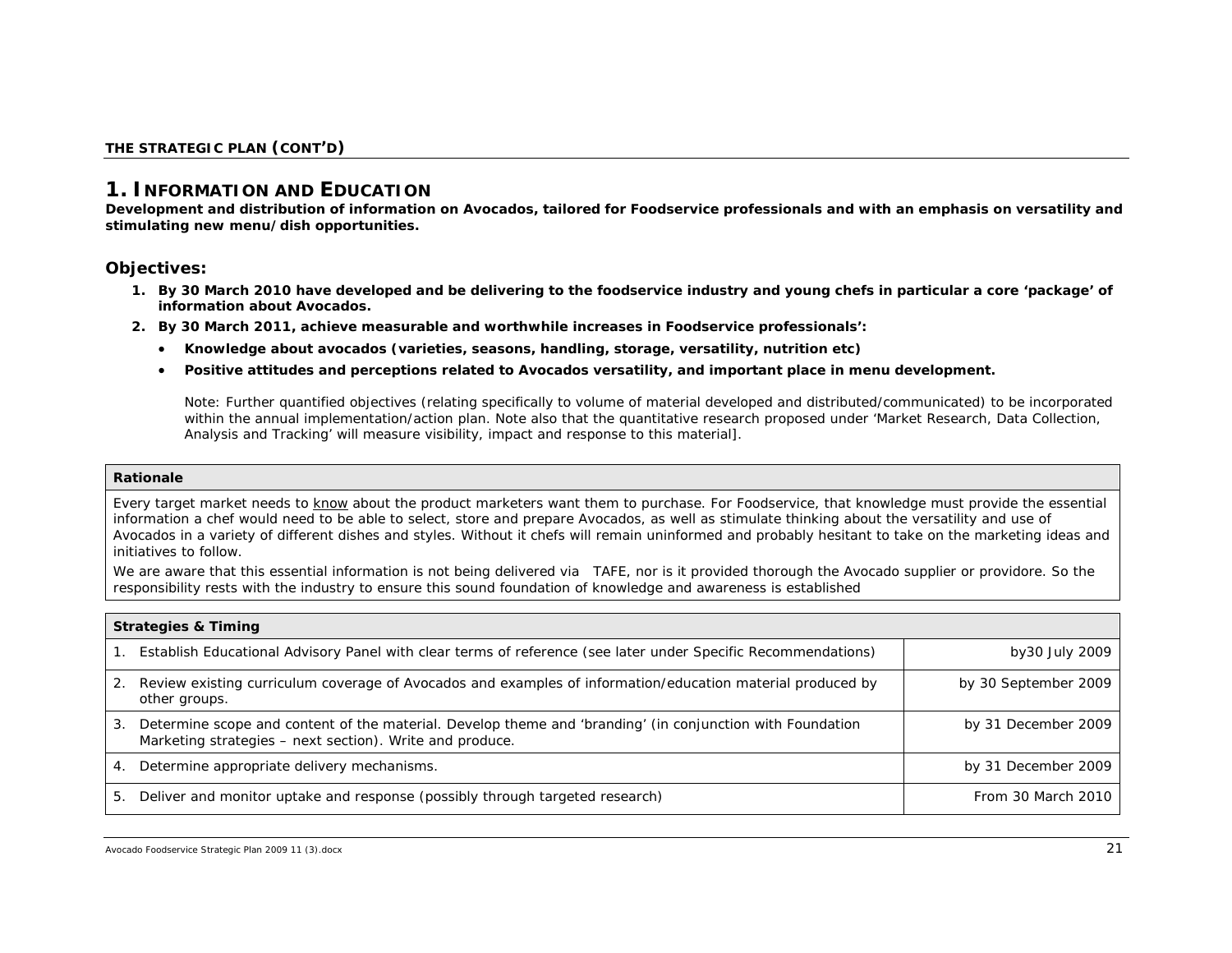#### *THE STRATEGIC PLAN (CONT'D)*

#### *Possible Activities/Tools*

There are a wealth of options that should be considered in this area and the input of the two proposed Advisory Panels will be important. Taking note of successful strategies employed by other industries and by Avocado marketers overseas will be helpful. The options may include:

- Information, recipes and menu ideas presented and regularly updated on a dedicated 'Avocados for Foodservice' web site (or section of the Avocados Australia site.
- •Similar information formatted for and available via interactive DVD.
- •Regular e-newsletters, possibly seasonally based.
- •Special information sessions and demonstrations for students and conducted in association with the major TAFE colleges.
- •Some form of competition specifically designed for TAFE students and apprentice chefs.
- •A printed brochure/poster with pictures and key information on varieties, ordering, handling, storage etc.

Note that the experience of others shows that this material and its presentation must have a contemporary and engaging appeal (like APL's 'Porkstar' material – not just be educational.

#### *Drivers* • Must be developed in consultation with Foodservice professionals and educators. • Must be inviting and interesting and carry the overall positioning theme. • Ensure Providores are aware of the material and have copies. • Possibly use the delivery mechanism to establish a database for later contact/marketing. • Be imaginative and different about delivery mechanisms, materials, format etc. • Consider use of a dedicated web site (i.e. not necessarily part of the AAL site. It's about the product, not the association. • Possible use of an advocate or celebrity to deliver/endorse.

#### *Barriers*

• A dry, educational and curriculum-type approach

#### *Measurement*

- Results as determined through the research proposed under 'Market Research, Data Collection, Analysis and Tracking'
- Materials produced and being distributed.
- Level of engagement and support from TAFE etc
- Feedback from recipients
- Tracking of hits on, travel around and downloads from the web site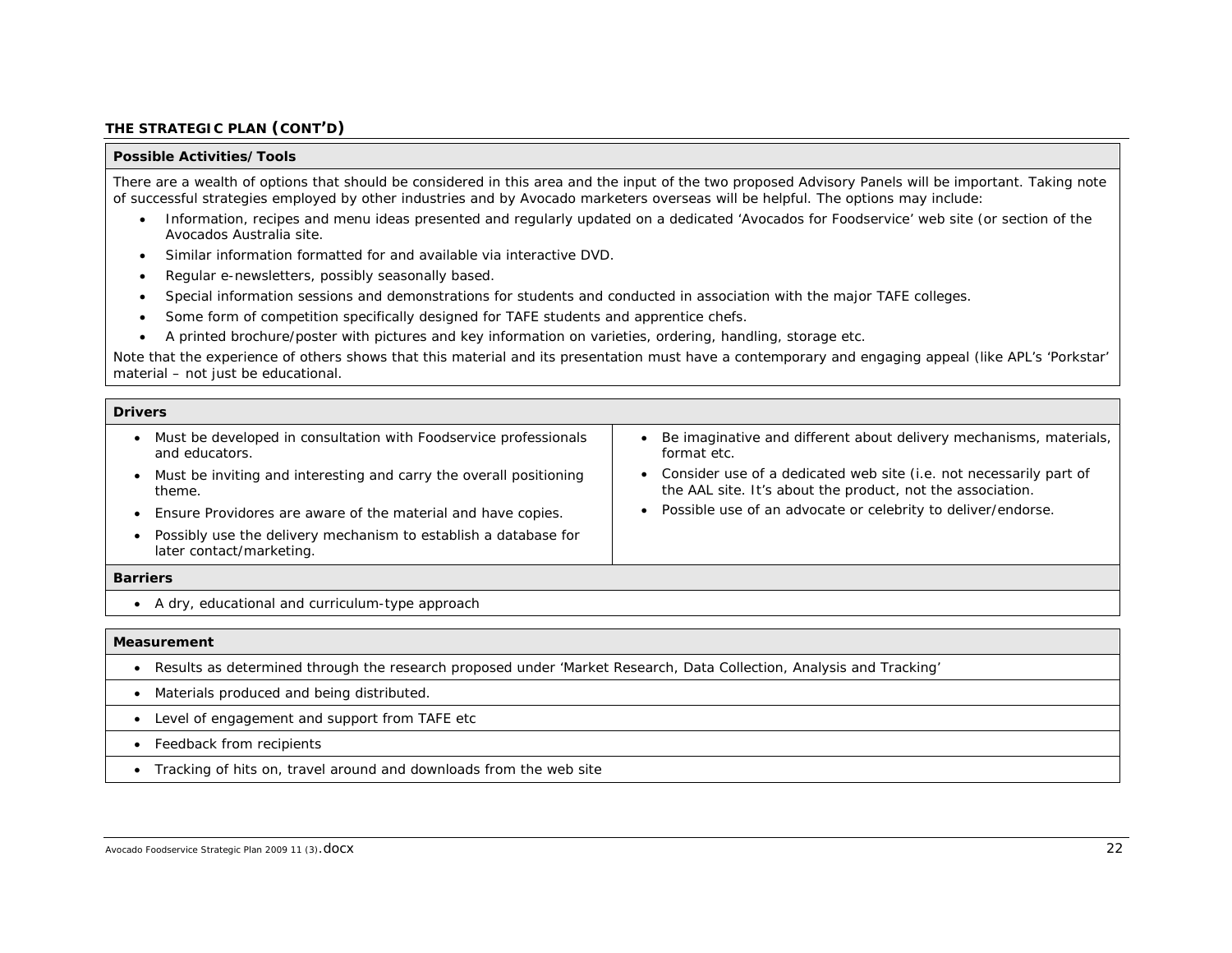# *2. UMBRELLA MARKETING PROGRAM*

**A range of marketing and promotion activity specifically designed to establish a strong and unique 'positioning' (or brand personality) for Avocados broadly across the Foodservice market and in particular within the identified primary target segment(s)**

### *Objectives:*

- *1. By 30 June 2010 have developed and running an ongoing campaign of promotion to strongly and uniquely position Avocados in the Foodservice market.*
- *2. By 30 March 2011, achieve measurable and worthwhile increases in Foodservice professionals':* 
	- *Knowledge about avocados (varieties, seasons, handling, storage, versatility, nutrition etc)*
	- *Positive attitudes and perceptions related to Avocados versatility, and important place in menu development.*

*(Note: The second objective is the same as that for the 'Information and Education' areas, because the two areas work together to achieve the same end – a shift in attitudes and perceptions, leading to increased purchase and usage.)* 

#### *Rationale*

*At present Avocados have no clear identity or positioning in the minds of Foodservice professionals. At best, they are seen primarily as an ingredient*  in (or garnish on) salads and as used in guacamole (though that may be partly imported frozen pulp).

*For fresh Australian Avocados to be valued and their use extended into new menu and meal situations, they need an identity, a personality. They need to be positioned and promoted in a way that creates unique appeal and interest. This is no different from the sound practice of establishing position and brand properties for Avocados in the consumer market. And in fact to maximise combined impact, the Foodservice positioning should be in harmony with the consumer approach.* 

*This sort of 'Umbrella' marketing program is most effective when utilising a mix of activities (see 'Possible Activities/Tools' list) and when applied consistently over a period of time (say no less than 3 years)* 

| <b>Strategies</b> |                                                                                                                                                                                                  |                                                |
|-------------------|--------------------------------------------------------------------------------------------------------------------------------------------------------------------------------------------------|------------------------------------------------|
|                   | Establish Marketing Advisory Panel with clear terms of reference (see later under Specific Recommendations)                                                                                      | by30 July 2009                                 |
|                   | 2. From research and informed advice, develop and test a unique and strong positioning for Avocados in<br>Foodservice (or number of alternates to identify the one with greatest impact/appeal). | by 31 December 2009                            |
| 3.                | Develop the marketing program utilising whatever tools and delivery mechanisms are considered most<br>appropriate and cost efficient                                                             | by 31 March 2010<br>Launch end March           |
| 4.                | Measure and monitor effectiveness of the campaign (see earlier in Data Collection, Analysis and Tracking-                                                                                        | from 31 March 2010<br>and regularly thereafter |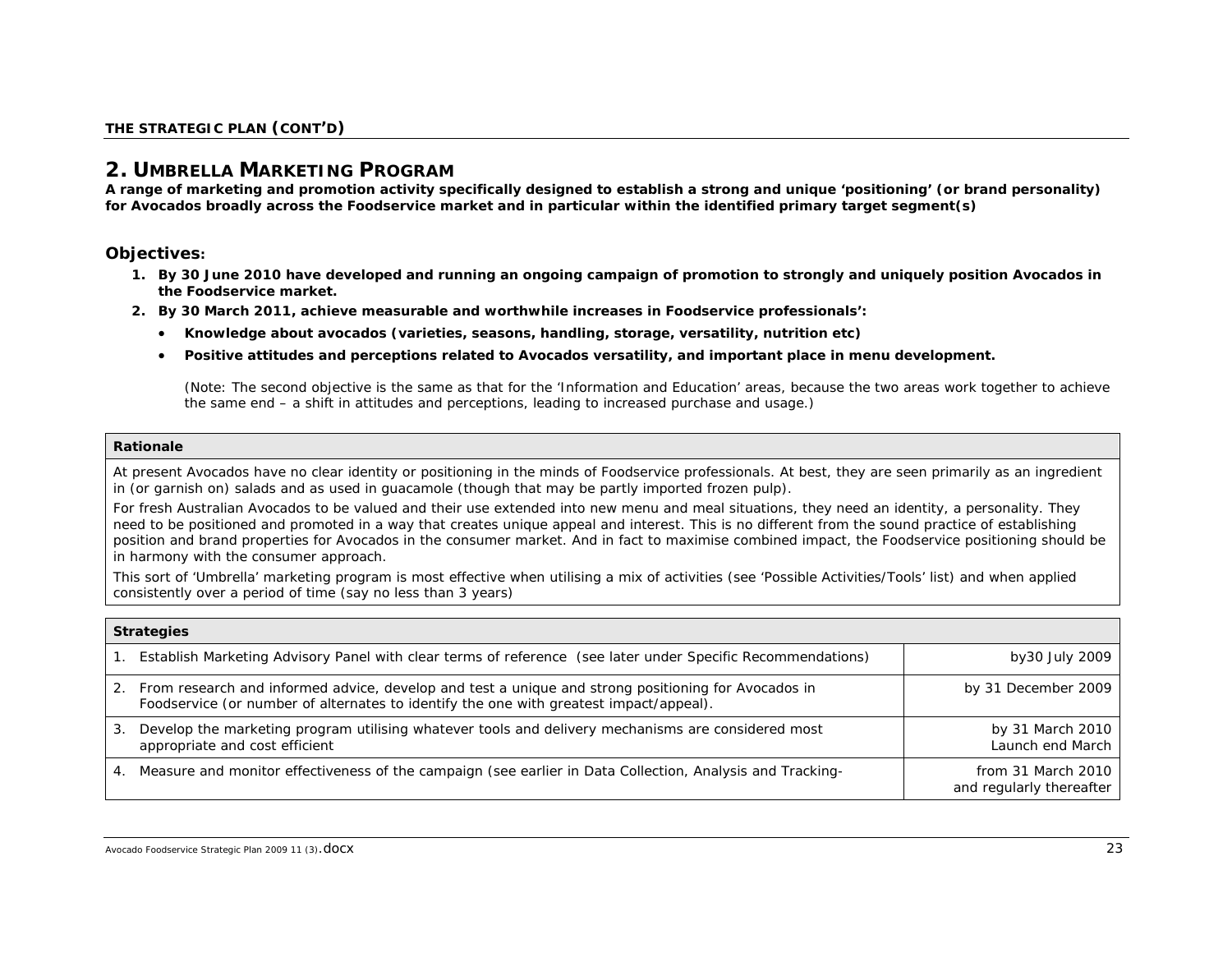#### *Possible Activities/Tools*

Again, there are a range of activities that should be considered and once more, the input of the two proposed Marketing Advisory Panel will be valuable. Also, looking at successful strategies employed by other industries and by Avocado marketers overseas will be useful. The options may include such things as:

- •Paid advertising in Foodservice trade media and also the top-level consumer food media such as 'Australian Gourmet' and 'Delicious'
- •Regular advertorial in Foodservice trade media. For reference, similar advertorial programs are run by MLA and Dairy Australia.
- • Creation of an event involving Foodservice (and in particular those in the identified Target Segments). 'Mushroom Mania Month' is a good example from another industry.
- •Sponsorship – perhaps particularly around young chefs in or entering work in Foodservice in the identified Target Segments
- •Leveraging HAL's existing sponsorship of the 'Lexus Appetite for Excellence' (previously 'Lexus Young Chef') award.
- • Recipe development (though this may not be onerous as the California Avocado Commission have an amazing library of recipes for Foodservice which, if available, could be adapted for local use).
- Use of an advocate or spokesperson. A well respected and personable chef that is keen and interested to speak for Avocados.

| <b>Drivers</b>                                                                                             |                                                                                              |  |  |
|------------------------------------------------------------------------------------------------------------|----------------------------------------------------------------------------------------------|--|--|
| Adequate funds<br>Management and implementation by professionals skilled and<br>experienced in Foodservice | Freedom to take a marketing-driven approach (i.e. with minimal<br>industry bias or influence |  |  |
| <b>Barriers</b>                                                                                            |                                                                                              |  |  |
| Lack of strength and clarity in the positioning                                                            |                                                                                              |  |  |

#### *Measurement*

- Program developed and implementation commenced on time
- Tracking measurement of awareness and impact.
- Results as determined through the research proposed under 'Market Research, Data Collection, Analysis and Tracking'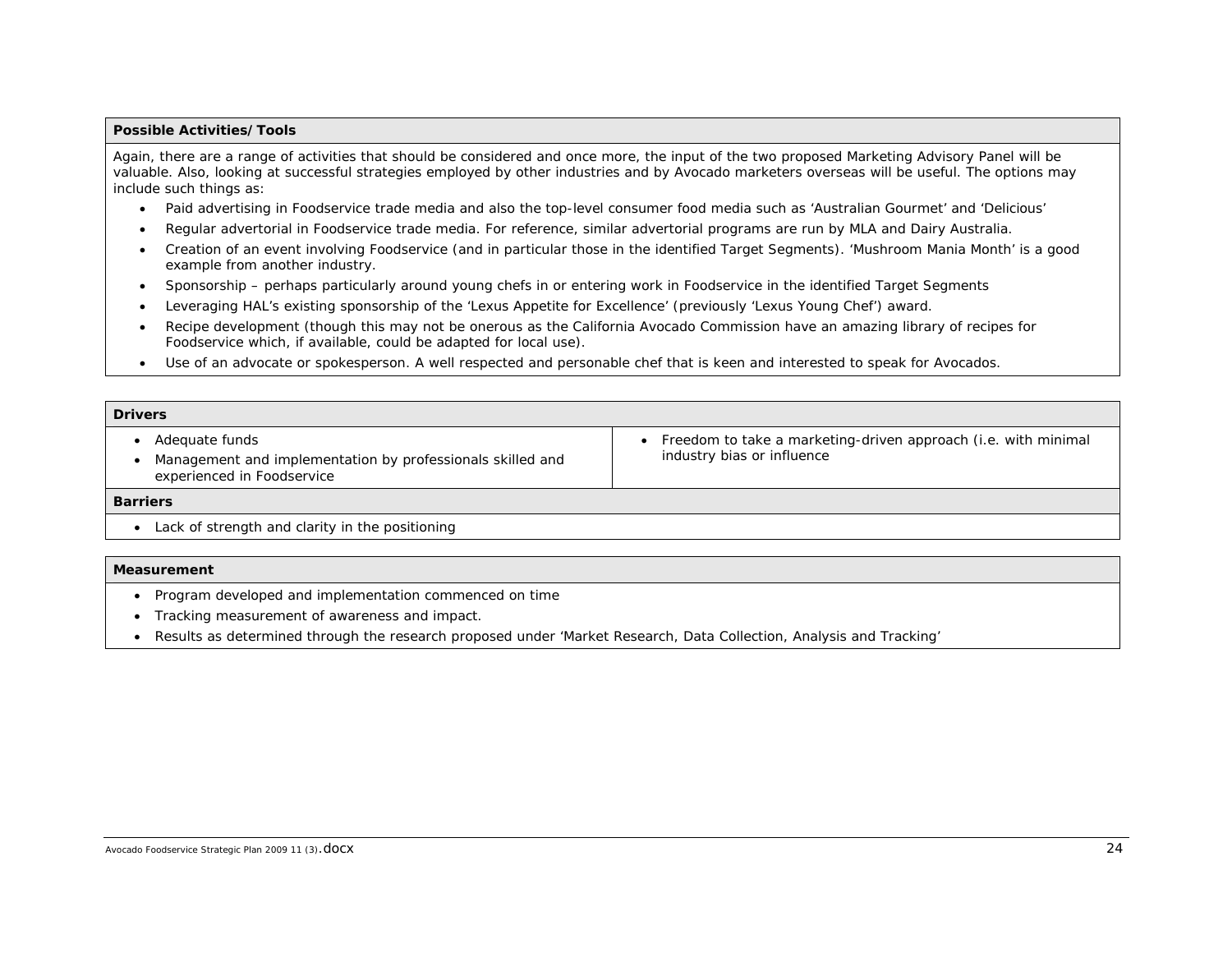# *3. TARGETED SEGMENT MARKETING*

**Specific and measurable marketing activity to the identified primary target segment(s)**

### **Objective:**

*By 30 June 2011 have developed, run and evaluated 4 separate marketing/promotion programs with identified target groups/segments.* 

- *Each one with the aim of achieving at least a 25% increase in Avocado usage through the participating establishments over the promotion period.*
- *In each promotion one of the aims will be to stimulate higher volume avocado use (i.e. main dish ingredient, not garnish)*

*(Note: In addition, specific and measurable volume sales objectives to be developed in conjunction with each targeted segment/group activity).* 

#### *Rationale*

*The key to building increased consumption of Avocados in Foodservice lies in stimulating new and different menu use. Taking Avocados out of their traditionally perceived usages and presenting them as a special feature, in a new way. Doing this capitalises on the overall 'Umbrella Marketing' strategy of promoting the versatility and uniqueness of Avocados. And takes it further through specific meal/menu promotions with selected key target Foodservice outlets and chains.* 

*At this time, the aim is to comprehensively test-market the promotion concept; to see what works best and in which style of outlet. Following analysis of the increased sales and cost-benefit, decisions can be made about the level of further activity of this type.* 

| <b>Strategies</b> |                                                                                                                                          |                                            |
|-------------------|------------------------------------------------------------------------------------------------------------------------------------------|--------------------------------------------|
|                   | Confirm the market segments/sectors to be targeted.                                                                                      | by 30 September 2009                       |
| $\cdot$ 2.        | Working closely with key players in the identified segments, develop the concept and methodology for the four<br>(4) targeted promotions | by 31 March 2010                           |
| 3.                | Prepare all required materials and resources                                                                                             | by 30 June 2010                            |
|                   | Implement the 4 promotions – measuring sales and impact before, during and after the campaign                                            | from 1 July 2010<br>(say 1 every 6 months) |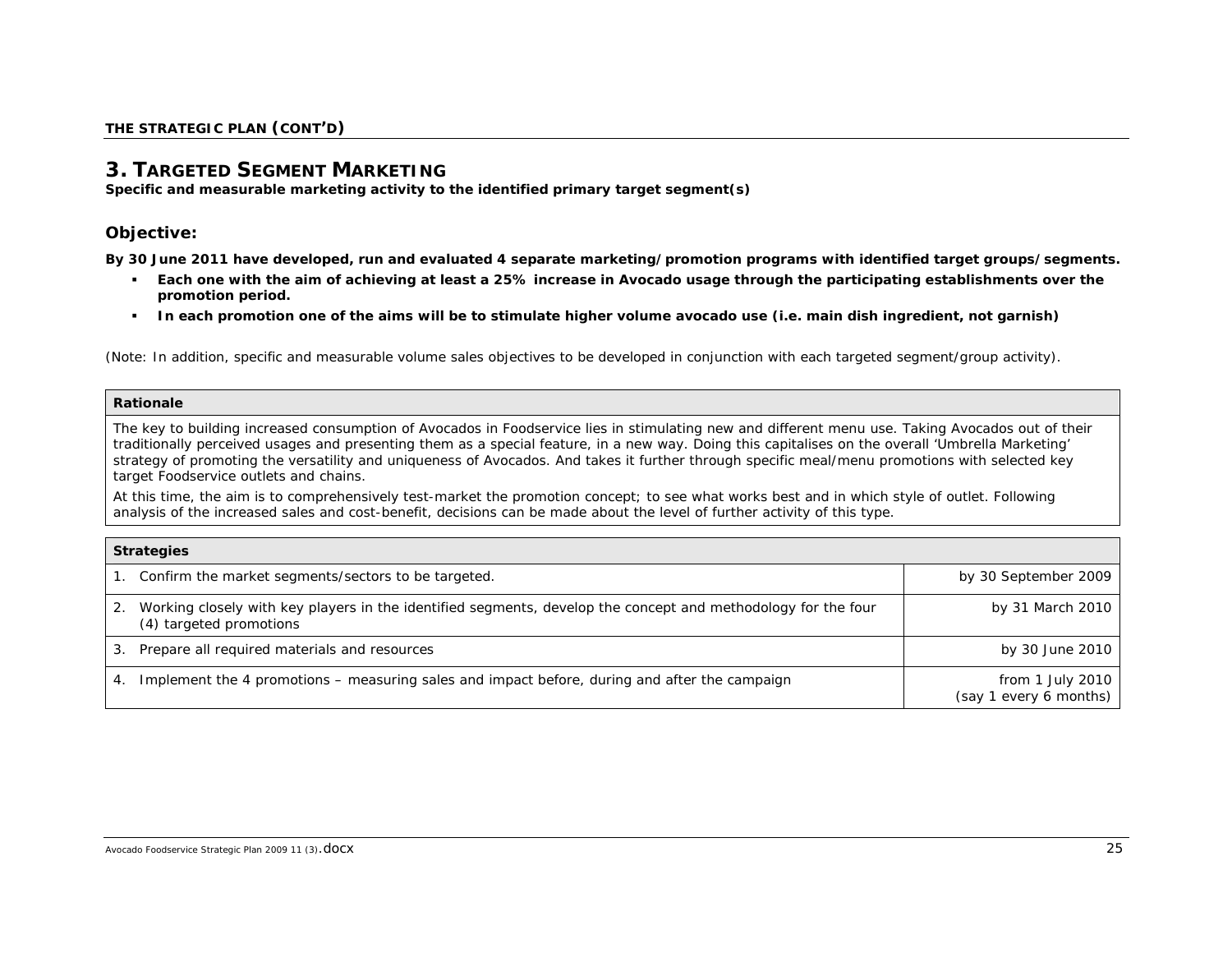#### *THE STRATEGIC PLAN (CONT'D)*

#### *Example of how it might work*

Here is an example of how the promotion might work, in this case with a major commercial caterer. The steps would be similar for the other test groups such as a chain group of 'Quick Service Restaurants' or a group of hotel/club restaurants.

- An approach would be made to a major workplace or tertiary institution caterer (e.g. Spotless) with the aim of developing a promotion which for them, will bring newness and interest to their menu in a selected number of outlets.
- $\blacksquare$  Working with them, develop a selection criteria and identify the outlets most suitable. Demographics of the outlet customer will be important. For example a promotion involving new (and possibly out-of-the-ordinary) Avocado-using dishes may be successful in a workplace or tertiary canteen serving middle to upper class customers than one located in a working class area factory. The expertise and guidance of the caterer will be important here.
- With the caterer (possibly using input from a small committee of the outlet managers and chefs) select the dish(es) and develop the promotion theme. Refer to the excellent database of dishes held by the Californian Avocado Commission. The promotion theme could involve some sort of customer competition to stimulate purchase.
- Using a professional designer with experience in this area, develop the required promotional material. This may include counter cards, posters, table cards and leaflets. Need to be guided by the catering organisation on what has worked for them in the past.
- Fully brief and train outlet managers and chefs/cooks. It may be appropriate to organise some form of competition for them, based around the success of the promotion. Again, be guided by the catering company senior executive.
- $\mathbf{u}$  . Establish and commence mechanism to track and record purchase of the promotion dishes and Avocado purchase, by outlet.
- г Run the promotion in all selected outlets. Suggest 2-4 weeks. If appropriate it may help to have specially recruited promotion staff working at the outlets at the start (i.e. for the first 2-3 days). Consider sampling to stimulate purchase.
- $\bullet$ On completion, critically review and analyse cost-benefit.

#### *Drivers*

- Interested and engaged segment partners
- An imaginative approach/idea and good choice of the promotion meal, theme or dish.
- Excellent materials and execution
- Quality, quality, quality produce throughout the promotion
- Involvement and support of the relevant providores

#### *Barriers*

• Insufficient resources to do the job well

#### *Measurement*

- 4 Programs carried out on time and budget
- Sales results measured against objectives set.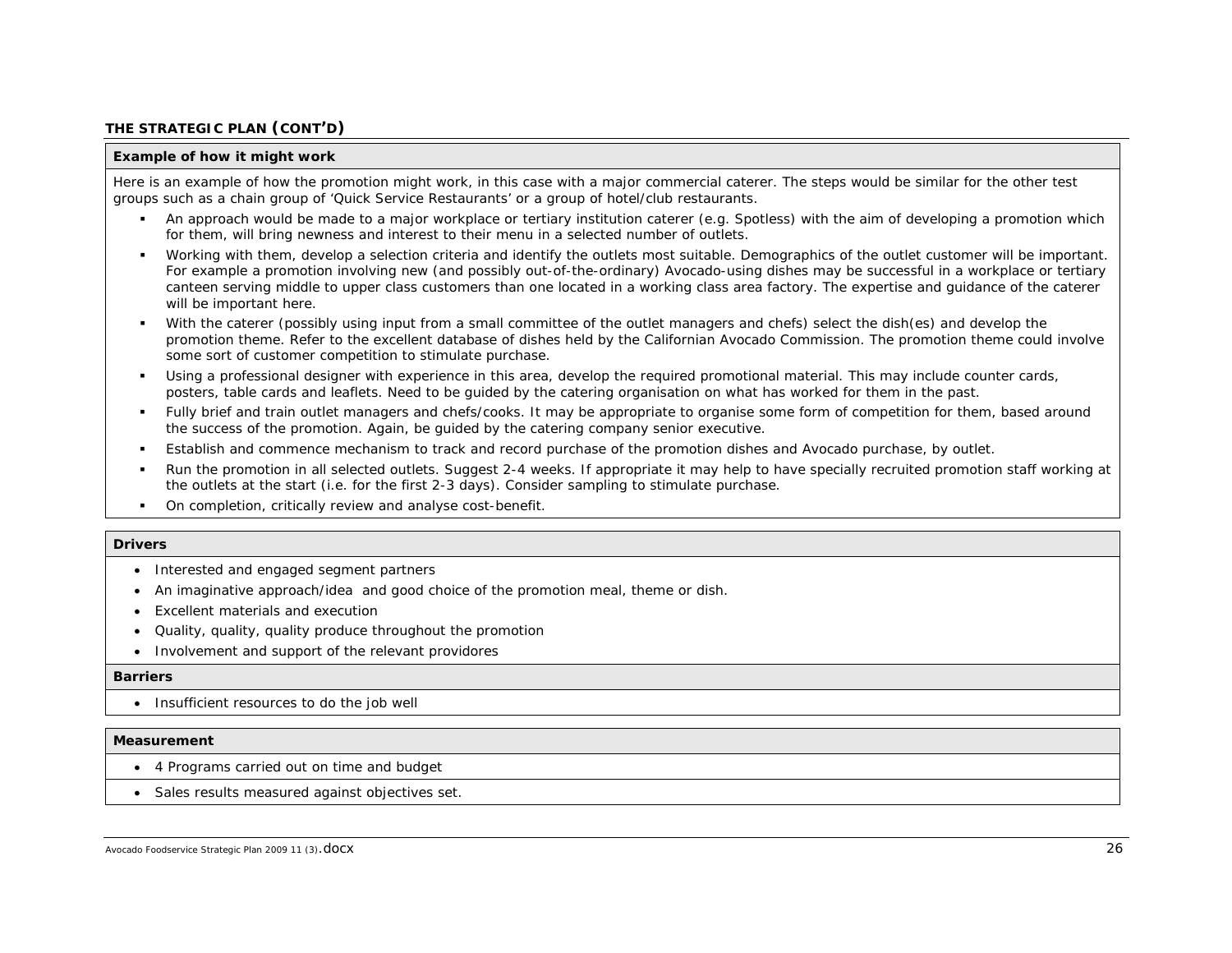# **FOODSERVICE PROGRAM – 3 YEAR BUDGET**

Following is a recommended budget to support the implementation of this Strategic Plan. It is structured around the three Key Activity Areas; plus the 'Market Research, Data Collection and Tracking' plus the need management and infrastructure required to drive the program.

#### **1. Information and Education**

|                | <b>Activity</b>                                                                                                                                                                                       | 09/10<br>(\$7000) | 10/11<br>(\$7000) | 11/12<br>(\$'000) |
|----------------|-------------------------------------------------------------------------------------------------------------------------------------------------------------------------------------------------------|-------------------|-------------------|-------------------|
| $\mathbf{1}$ . | Establish Educational Advisory<br>Panel with clear terms of reference<br>(see later under Specific<br>Recommendations)                                                                                | $\Omega$          | $\Omega$          | O                 |
| 2.             | Review existing curriculum<br>coverage of Avocados and examples<br>of information/education material<br>produced by other groups.<br>(to be done by contracted or<br>employed Foodservice specialist) | $\Omega$          | $\Omega$          | O                 |
| 3.             | Determine scope and content of the<br>material. Develop theme and<br>'branding' (in conjunction with<br>Foundation Marketing strategies -<br>next section). Write and produce.                        | 75                | 15                | 15                |
| 4.             | Determine appropriate delivery<br>mechanisms.<br>(to be done by contracted or<br>employed Foodservice specialist<br>with advice from the Advisory<br>Panel)                                           | $\Omega$          | O                 | O                 |
| 5.             | Deliver and monitor uptake and<br>response (possibly through targeted<br>research)                                                                                                                    | 5                 | 10                | 10                |
|                | <b>TOTAL</b>                                                                                                                                                                                          | 80                | 25                | 25                |

#### **2. Umbrella Marketing Program**

|                | <b>Activity</b>                                                                                                                                                                                           | 09/10<br>(\$7000) | 10/11<br>(\$7000) | 11/12<br>(\$7000) |
|----------------|-----------------------------------------------------------------------------------------------------------------------------------------------------------------------------------------------------------|-------------------|-------------------|-------------------|
| $\mathbf{1}$ . | Establish Marketing Advisory Panel<br>with clear terms of reference (see<br>later under Specific<br>Recommendations)                                                                                      | $\Omega$          | $\Omega$          | $\Omega$          |
| 2.             | From research and informed advice,<br>develop and test a unique and<br>strong positioning for Avocados in<br>Foodservice (or number of<br>alternates to identify the one with<br>greatest impact/appeal). | 20                | 20                | 20                |
| 3.             | Develop the marketing program<br>utilising whatever tools and delivery<br>mechanisms are considered most<br>appropriate and cost efficient                                                                | 50                | 100               | 150               |
| 4.             | Measure and monitor effectiveness<br>of the campaign<br>(see in 'Market Research Data<br>Collection, Analysis and Tracking')                                                                              | $\Omega$          | $\Omega$          | $\Omega$          |
|                | <b>TOTAL</b>                                                                                                                                                                                              | 70                | 120               | 170               |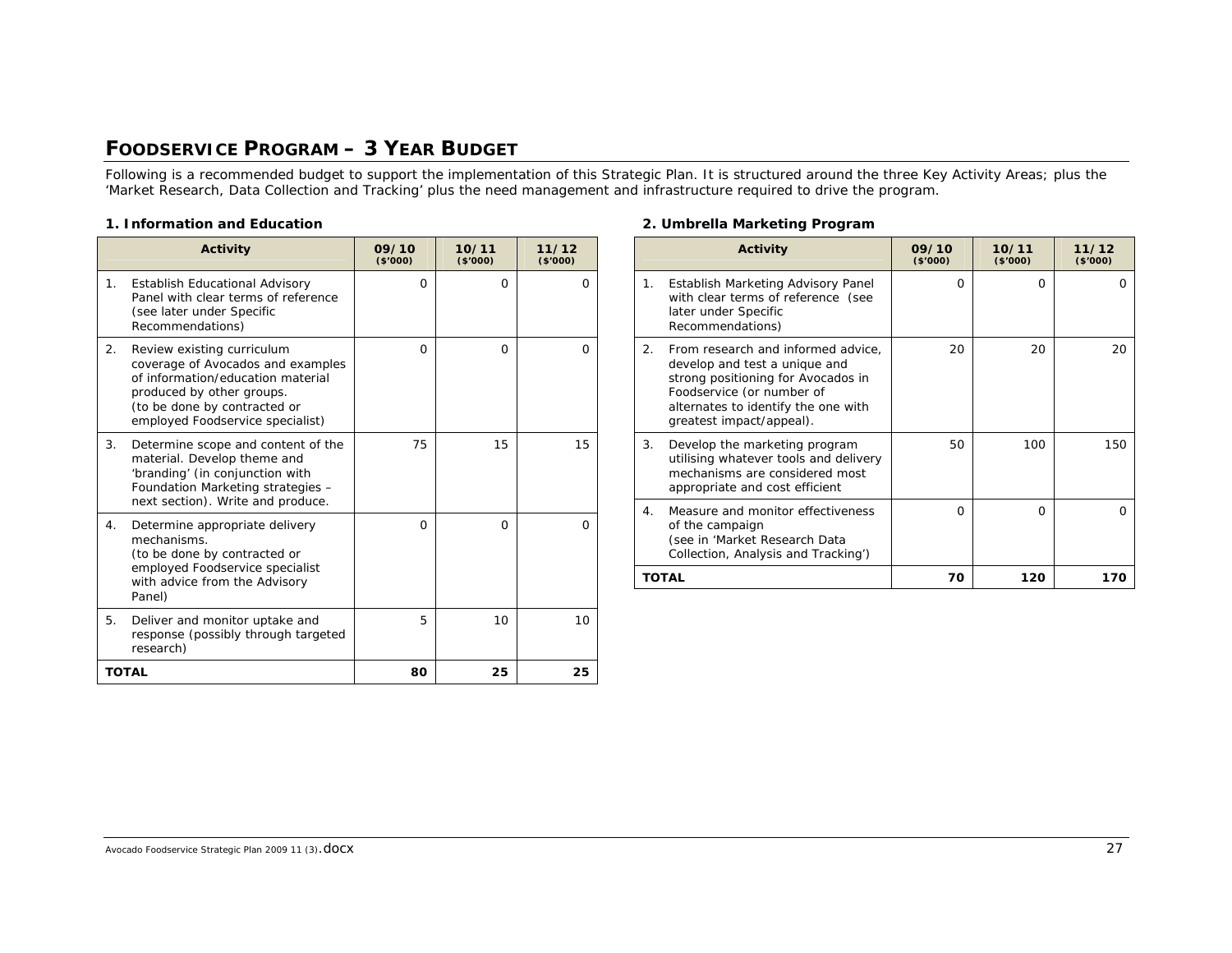# **3. Targeted Segment Marketing**

|           | <b>Activity</b>                                                                                                                                                                                                                                              | 09/10<br>(\$7000) | 10/11<br>(\$7000) | 11/12<br>(\$7000) |
|-----------|--------------------------------------------------------------------------------------------------------------------------------------------------------------------------------------------------------------------------------------------------------------|-------------------|-------------------|-------------------|
| $1 \cdot$ | Confirm the market<br>segments/sectors to be targeted.<br>(to be done by contracted or<br>employed Foodservice specialist<br>with advice from the Advisory<br>Panel)                                                                                         | O                 | $\Omega$          | $\Omega$          |
| 2.        | Working closely with key players in<br>the identified segments, develop<br>the concept and methodology for<br>the four (4) targeted promotions<br>(to be done by contracted or<br>employed Foodservice specialist<br>with advice from the Advisory<br>Panel) | 20                | $\Omega$          | $\Omega$          |
| 3.        | Prepare all required materials and<br>resources                                                                                                                                                                                                              | 0                 | 20                | 20                |
| 4.        | Implement the 4 promotions -<br>measuring sales and impact before,<br>during and after the campaign<br>(2 in 10/11 and 2 in 11/12)                                                                                                                           | O                 | 30                | 30                |
|           | TOTAL                                                                                                                                                                                                                                                        | 20                | 50                | 50                |

# **Market Research, Data Collection and Tracking**

|    | <b>Activity</b>                                                                                                                                                                                                                                | 09/10<br>(\$7000) | 10/11<br>(\$7000) | 11/12<br>(\$7000) |
|----|------------------------------------------------------------------------------------------------------------------------------------------------------------------------------------------------------------------------------------------------|-------------------|-------------------|-------------------|
| 1. | Determine the scope and depth of<br>information required<br>(to be done by contracted or<br>employed Foodservice specialist)                                                                                                                   | $\Omega$          | $\Omega$          | $\Omega$          |
| 2. | Review data collection<br>methodologies/options<br>(to be done by contracted or<br>employed Foodservice specialist)                                                                                                                            | $\Omega$          | $\Omega$          | $\Omega$          |
| 3. | Call for submissions against strict<br>market research criteria. Suggest<br>limiting the call to selected<br>suppliers, i.e. not public tender.<br>(to be done by HAL in conjunction<br>with contracted or employed<br>Foodservice specialist) | $\Omega$          | $\Omega$          | $\Omega$          |
| 4. | Implement the research program.                                                                                                                                                                                                                | 30                | 35                | 40                |
| 5. | Analyse and report results on an<br>annual basis<br>(to be done by HAL in conjunction<br>with contracted or employed<br>Foodservice specialist)                                                                                                | $\Omega$          | $\Omega$          | $\Omega$          |
| 6. | Review and adjust methodology if<br>required<br>(to be done by contracted or<br>employed Foodservice specialist)                                                                                                                               | $\Omega$          | $\Omega$          | $\Omega$          |
|    | <b>TOTAL</b>                                                                                                                                                                                                                                   | 30                | 35                | 40                |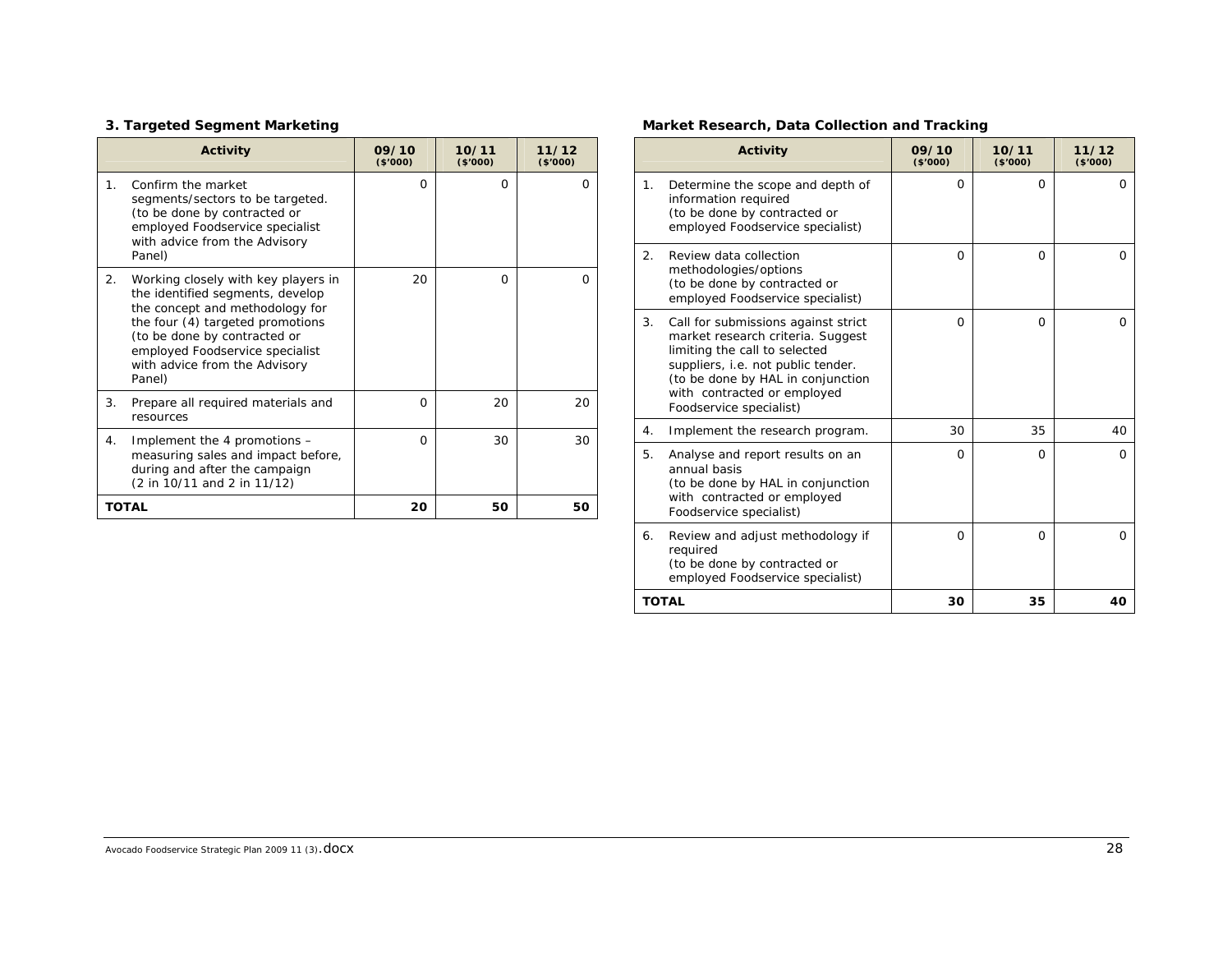# **Management and Infrastructure**

| Activity                                                                                                                   | 09/10<br>(\$7000) | 10/11<br>(\$'000) | 11/12<br>(\$7000) |
|----------------------------------------------------------------------------------------------------------------------------|-------------------|-------------------|-------------------|
| Employment/contracting Foodservice<br>specialist to oversee the whole program.<br>Budget includes all on-costs, travel etc | 125               | 130               | 140               |
| <b>Advisory Panels</b>                                                                                                     | 4                 | 4                 |                   |
| Contingency and sundry AAL costs                                                                                           | 10                | 10                | 10                |
| TOTAL                                                                                                                      | 139               | 144               | 154               |

#### **TOTALS**

| Area                                             | 09/10<br>(\$7000) | 10/11<br>(\$'000) | 11/12<br>(\$'000) |
|--------------------------------------------------|-------------------|-------------------|-------------------|
| Information and Education                        | 80                | 25                | 25                |
| Umbrella Marketing Program                       | 70                | 120               | 170               |
| <b>Targeted Segment Marketing</b>                | 20                | 50                | 50                |
| Market Research, Data Collection and<br>Tracking | 30                | 35                | 40                |
| Management and Infrastructure                    | 139               | 144               | 154               |
| <b>PROGRAM TOTAL</b>                             | 339               | 374               | 439               |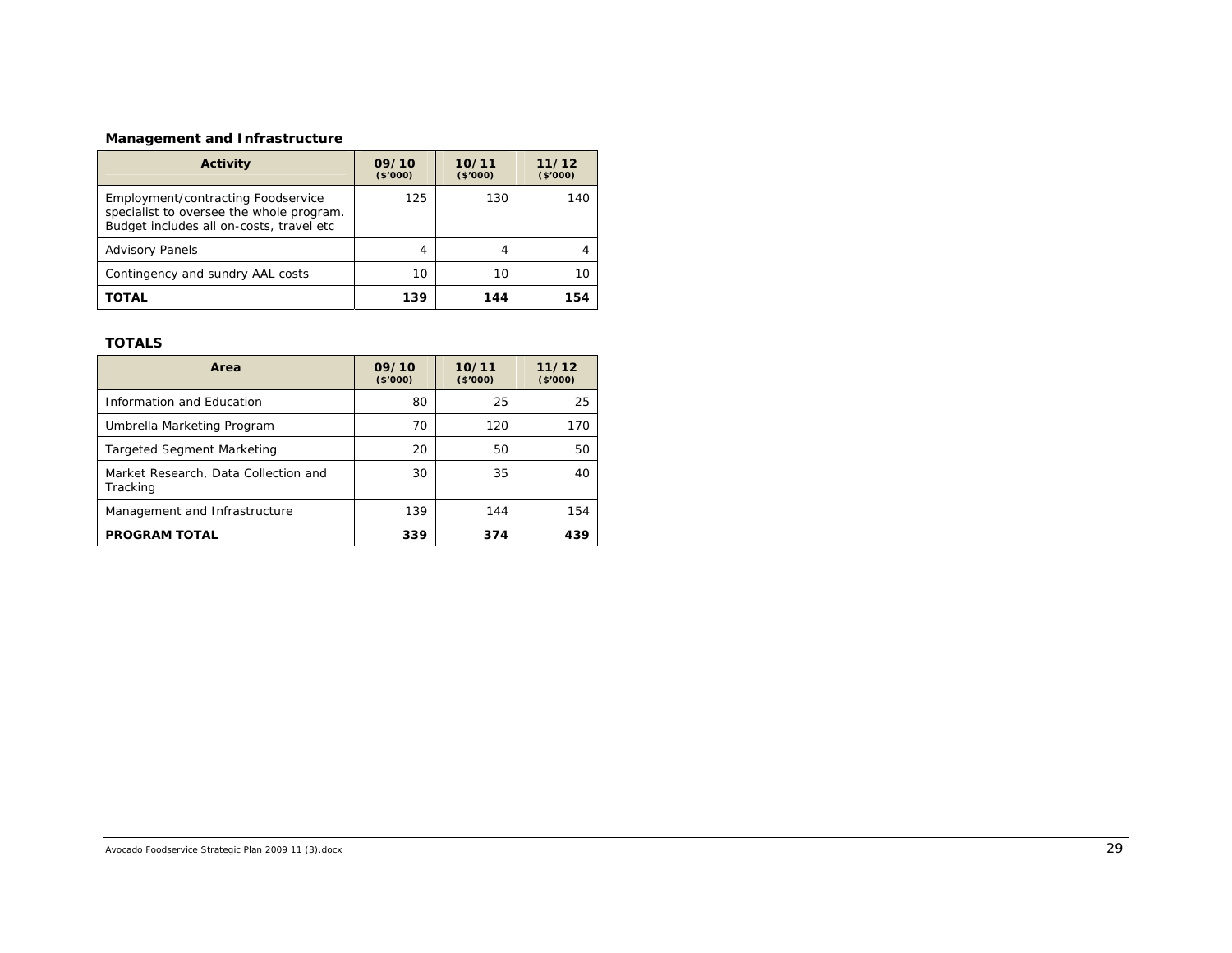# **SPECIFIC RECOMMENDATIONS**

Following are two specific recommendations for consideration by HAL, the IAC and Avocados Australia. They are detailed here as it s considered they are essential to the effective implementation of this Strategic Plan.

# *Advisory Panels*

Neither the Avocado IAC members, Avocados Australia staff nor the staff of HAL have considerable and current experience in the Foodservice industry. In such a situation, it is normal to enlist the support of others who have the specialist skills and experience to provide sound advice.

For this comprehensive program it is felt that two small Panels would provide that guidance and an assurance that the programs are on-track and relevant:

- 1. A 'Foodservice Marketing Advisory Panel'; and a
- 2. 'Foodservice Education Advisory Panel'

The primary roles of the Panels will be to:

- Advise on the scope and content of the various programs to be developed.
- • Provide qualified evaluation of the marketing and education initiatives proposed by service providers.

Importantly, the role of the Panels is advisory. They have no decision-making or management role.

- We see both Panels being only small and comprising say 2-3 skilled professionals, plus one representative each from the AAL, Avocado IAC and one from HAL.
- It is very likely that the specialists will be available in/around Brisbane and that there will be some prestige in being invited to participate. It is unlikely that Panel members will need to be paid, though any expenses (travel etc) should be met and there will be some meeting costs to be budgeted.
- • Time involved would probably be 2-3 meetings (of no more than 3 hours each) per year.
- Overseeing and guiding the work of the Panels will be the responsibility of the appointed/contracted industry Foodservice Manager and specified as such in his/her contact.

More details on the suggested composition and terms of reference for each Panel are provided in Appendix B'

It is envisaged that the Advisory Panel members would donate their time, so long as their contribution is recognised in some public way.

Cost for operation of the Panels is estimated at:

| Half day meeting room hire and refreshments<br>(x 2 Panels x 2 meetings)                                                                                                              | \$1,000 |
|---------------------------------------------------------------------------------------------------------------------------------------------------------------------------------------|---------|
| Thank-you lunch or dinner after the meeting at a top<br>restaurant. No doubt the conversation and<br>contribution would continue if structured that way.<br>(x 2 Panels x 2 meetings) | \$2,000 |
| Secretariat support (by AAL) and other sundry costs.<br>(x 2 Panels x 2 meetings)                                                                                                     | \$1,000 |
| Total                                                                                                                                                                                 |         |

#### Special Note re HAL Position on the Advisory Panels:

In preparation of this Plan the recommendation to set-up these two Panels was discussed with HAL Professional Services personnel. HAL has reservations about the need for and usefulness of these Panels, their cost (and possibly the additional layer of administration involved). HAL has asked that these reservations be noted in this plan.

#### *Recommendation 1:*

*That the 'Foodservice Marketing Advisory Panel' and the 'Foodservice Education Advisory Panel' be established along the lines proposed.* 

Avocado Foodservice Strategic Plan 2009 11 (3).  $\text{docX}$  30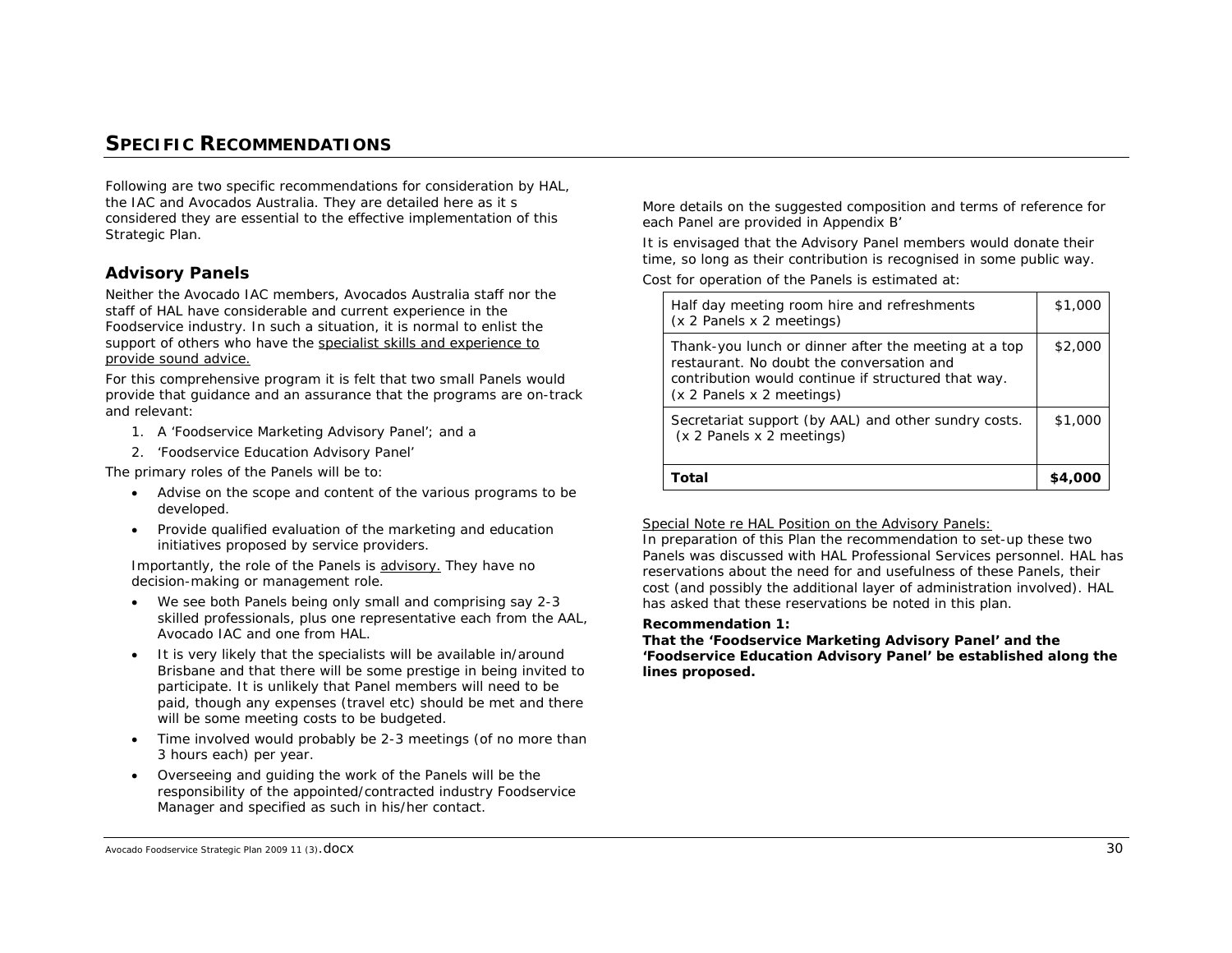### *SPECIFIC RECOMMENDATIONS (CONT'D)*

### *Overall Foodservice Program Management*

Foodservice is a very specialised area and as highlighted earlier, good program management calls for someone with experience, relevant skills and a *passion* for the Foodservice industry. Someone who is known in the industry and can quickly build the relationships and alliances needed to support our program.

Furthermore, the manager of the program needs to be very closely aligned to the Avocado industry and working with them (especially the providores and wholesalers).

Therefore it is proposed that overall management of the Avocado Industry Foodservice Program be handled as a separate HAL project and that a suitable professional be employed (or contracted) by and located with, AAL.

#### *Recommendation 2:*

*That the Avocado Foodservice Program be managed as a separate HAL project under contract to AAL who will be responsible for contracting/employing and managing a suitably skilled specialist.*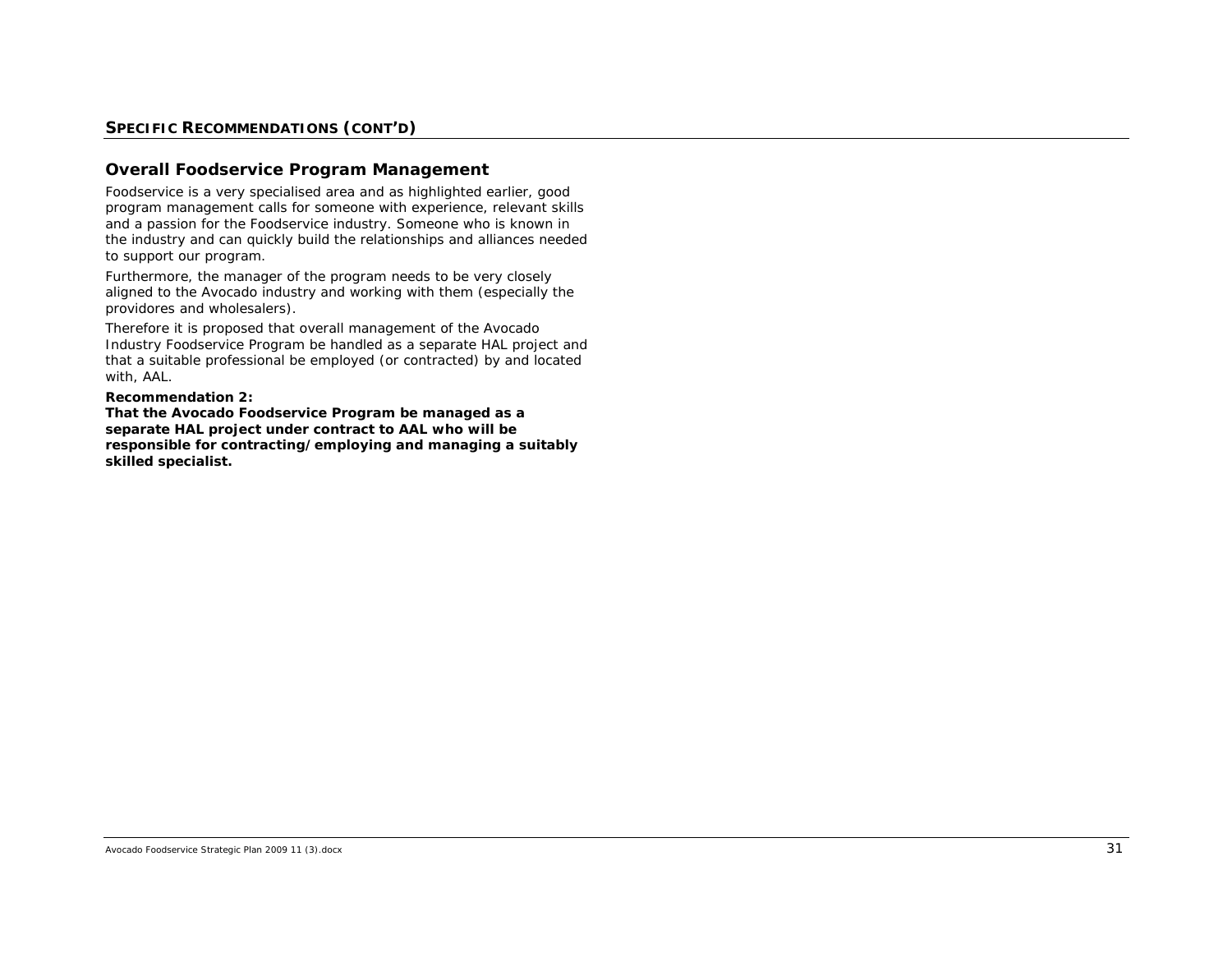# **APPENDICES**

# *Appendix A*

# *List of people/organisations involved in pre-planning research*

#### *Internal and Overseas Interviews*

This section covers interviews with key people within or closely associated with the industry to gather their perspectives on Avocados and foodservice (as outlined in the Detailed Methodology). The following table details the schedule of interviews proposed, what has been undertaken so far, and what is yet to be done.

| <b>Interviewees</b>                                                        | Originally<br>Proposed | Completed |
|----------------------------------------------------------------------------|------------------------|-----------|
| AAL CEO<br>Antony Allen                                                    | 1                      | 1         |
| Consultant<br>Jenny Margetts                                               | 1                      | 1         |
| Consultants<br>(Freshlogic)<br>Martin Kneebone and<br><b>Steve Spencer</b> | $\overline{2}$         | 2         |
| Agents/wholesalers in<br>Syd, Bris & Melb                                  | 6                      | 8         |
| Avocado Processor<br>Simpson Farms                                         | 1                      | 1         |
| Overseas Avocado<br>Organisations                                          | $3 - 5$                | 4         |
| Produce Marketing<br>Association (US &                                     |                        | 2         |

| Australia)    |       |    |
|---------------|-------|----|
| <b>TOTALS</b> | 14-16 | 10 |

In addition:

- Internet searches were conducted to gather information on the foodservice marketing strategies employed by various overseas avocado organisations and to supplement the individual interviews mentioned above
- Internet searches were conducted to learn about various Avocado processing methods and processors overseas.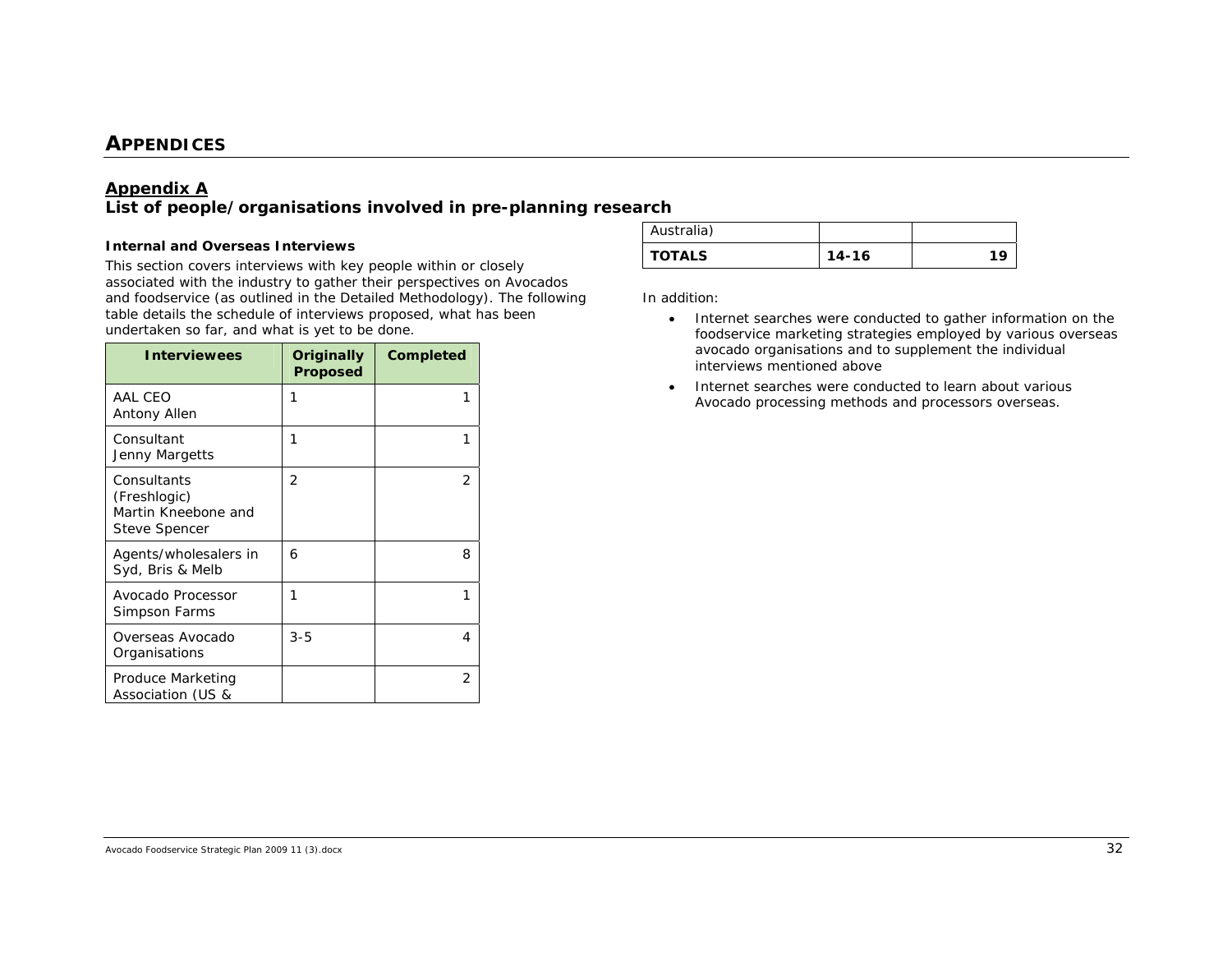#### *Market Research*

The market research component involved extended individual face-toface or phone interviews. Again, a schedule showing what was initially proposed and what is now being done is shown below.

| <b>Interviewees</b>                                        | Originally<br><b>Proposed</b> | <b>Completed</b> | <b>Description</b>                                                                            |
|------------------------------------------------------------|-------------------------------|------------------|-----------------------------------------------------------------------------------------------|
| Major commercial<br>caterers (key<br>manager)              | $2 - 3$                       | $\mathcal{P}$    | Delaware North<br>Catering<br><b>Spotless Catering</b>                                        |
| Medium catering<br>companies<br>(manager/chef)             | $2 - 3$                       | $\mathcal{P}$    | Crown Catering<br><b>Armory Catering</b>                                                      |
| Small catering<br>companies                                |                               | 3                | A OK Catering<br><b>Buffets Galore</b><br><b>Tender Loving Cuisine</b>                        |
| <b>Ouick service</b><br>restaurant chains<br>(key manager) | $2 - 3$                       |                  | See note below                                                                                |
| Restaurants (chef)                                         | $3 - 5$                       | 4                | <b>Beach Road Restaurant</b><br>(Syd)<br>Rydges (Bris)<br>Bluestone (Melb)<br>Bel Mondo (Syd) |
| Pubs/clubs (chef)                                          | $2 - 3$                       | 3                | RSL Ryde<br>Newport Arms Hotel                                                                |

| Café/sandwich bar |       | 8  | Syd Café $#2$ (Syd city)                |
|-------------------|-------|----|-----------------------------------------|
| (owner)           |       |    | Syd Café #1 (Syd city)                  |
|                   |       |    | Citicafe (Syd city)                     |
|                   |       |    | Healthy Chef (Syd<br>suburban)          |
|                   |       |    | Automatic Café (Melb<br>city)           |
|                   |       |    | Milsons Point Café #1<br>(Syd business) |
|                   |       |    | Milsons Point Café #2<br>(Syd business) |
|                   |       |    | Milsons Point Café #3                   |
|                   |       |    | (Syd business)                          |
| TOTALS            | 11-18 | 22 |                                         |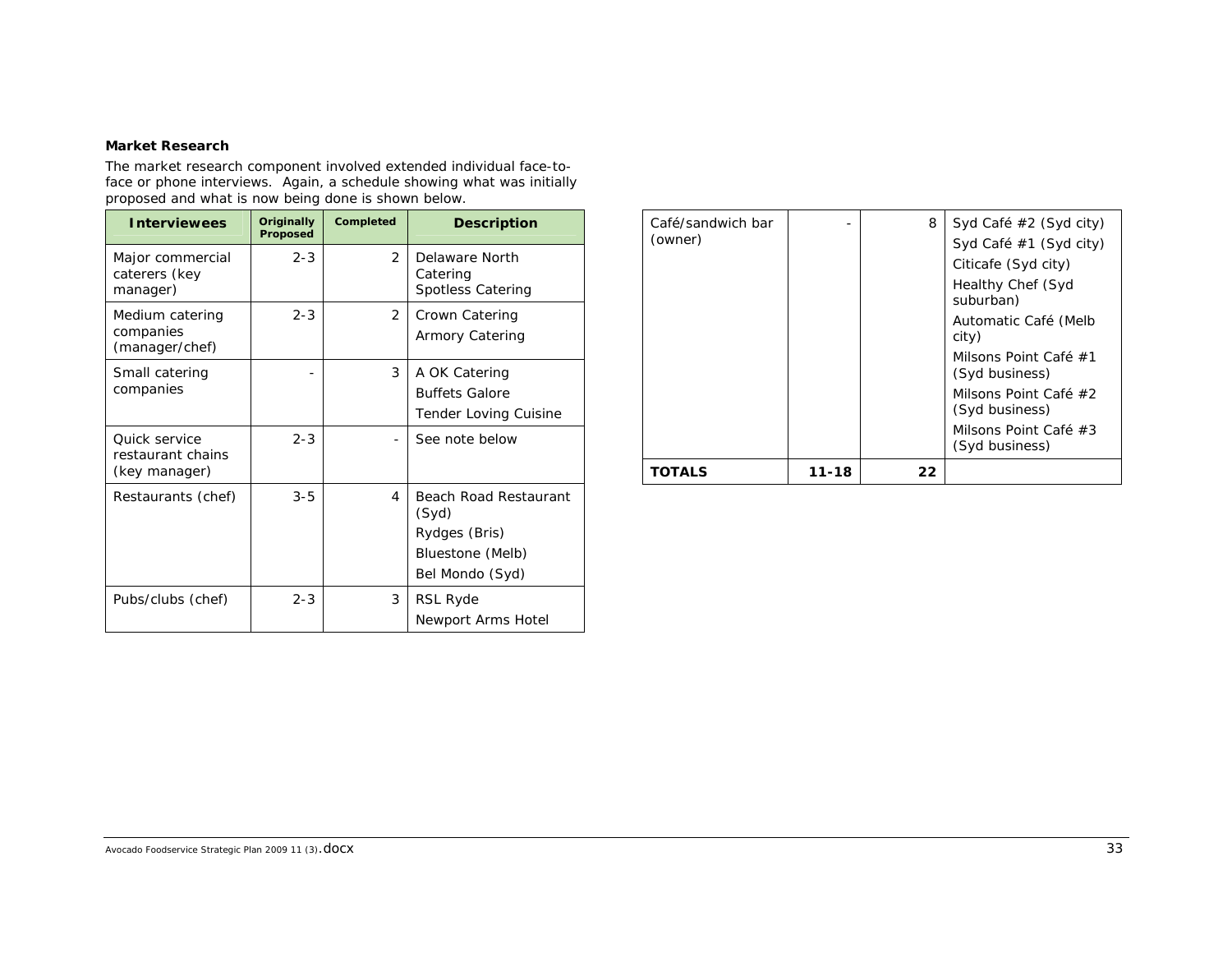#### *Educational*

Though not originally proposed in the project, it became very obvious that it would be important to gather the 'educational' perspective. Contact with the Lexus Young Chef finalists (through HAL's sponsorship) was an opportunity too good to miss –to get their perspective both as new chefs and also of what they learned about Avocados from their training.

In addition, it was decided to also interview the head teachers of the major hospitality training organisations.

| <b>Interviewees</b>                                                    | Originally<br>Proposed | Completed     | <b>Description</b>                                                                                                                            |
|------------------------------------------------------------------------|------------------------|---------------|-----------------------------------------------------------------------------------------------------------------------------------------------|
| Lexus Young Chef<br>finalists                                          |                        | $\mathcal{P}$ | Able to interview 2 of 4                                                                                                                      |
| TAFE/Food<br>School - Syd,<br>Melb, Bris<br>(Head Teacher or<br>tutor) |                        | 4             | William Angliss College<br>(Melb)<br>Ryde TAFE (Syd)<br><b>Hospitality Training</b><br>Australia<br>Metropolitan South Inst<br>of TAFE (Bris) |

It was obvious early in the process that much could be learned from the experiences and strategies of other commodity marketers. They were not part of the original research plan, but were added to the list.

| <b>Interviewees</b>                 | Originally<br><b>Proposed</b> | Completed | <b>Description</b>                         |
|-------------------------------------|-------------------------------|-----------|--------------------------------------------|
| Other Commodity<br><b>Marketers</b> |                               | 8         | Australian Egg<br>Corporation              |
|                                     |                               |           | Australian Pork Ltd                        |
|                                     |                               |           | <i>Meat &amp; Livestock</i><br>Australia   |
|                                     |                               |           | Seafood Experience<br>Australia            |
|                                     |                               |           | Dairy Australia                            |
|                                     |                               |           | Australian Mushroom<br>Growers Association |
|                                     |                               |           | <b>Sydney Fish Markets</b>                 |
|                                     |                               |           | Suncoast Gold<br>(Macadamia Processor)     |

*Other Commodity Marketers*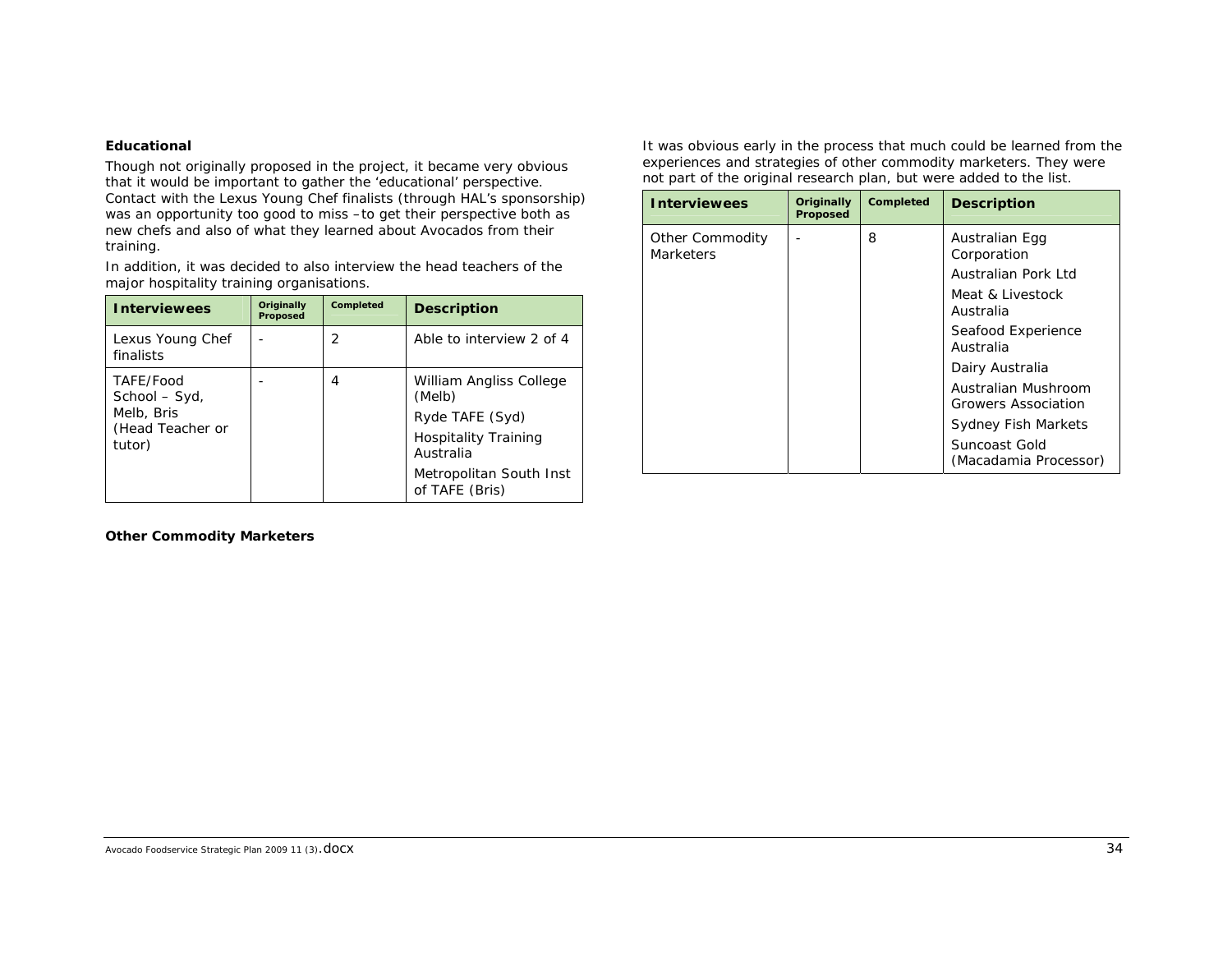# *Appendix B A SWOT Analysis*

The following is an analysis of Avocados' Strengths, Weaknesses, Opportunities and Threats as they relate to the development of the Foodservice market:

#### **Strengths**

#### Unique Product

Avocados are an absolutely unique product and are recognised by foodservice operators as such. They are not easily substitutable. The addition of Avocado to a dish or as a feature in a menu item provides a unique difference and promotable opportunity

#### Versatility

Avocados are tremendously versatile. They can be incorporated in dishes throughout the menu (entrée & soup to dessert); as well as a garnish or extra in many traditional meal/snack servings (e.g. sandwiches and rolls; salads etc)

#### Avocados are already familiar and popular

Consumers (or the customers/clients of Foodservice establishments) are already familiar with Avocados. Existing consumer research shows Avocados are well-liked and widely purchased and used in the consumer market.

#### Known and familiar supply chain.

The supply chain for Avocados to Foodservices is known and relatively compact. Certain wholesale agents specialise in supplying Foodservice providores. And the major providores in each state generally have regular and reliable suppliers (i.e. the wholesale agents) as well as regular and committed purchasers (i.e. the Foodservice establishments).

#### Apparent good quality control

The limited and essentially qualitative Foodservice market survey conducted reported general satisfaction with the quality of Avocados purchased by Foodservice. This seems to be different to the findings from consumer research and highlights the importance of the role of both the wholesale agents/ripeners and the providore in supplying exactly what the market requires.

National, Association level commitment

There is commitment both at the level of the industry's national

Avocado Foodservice Strategic Plan 2009 11 (3).  $\sf{docx}$  35

association, Avocados Australia and at the Industry Advisory Committee to address the Foodservice market opportunity. The consumer marketing programs run by the industry are well-regarded and successful.

This will ensure a managed national approach to the Foodservice market and program credibility to encourage participation by wholesalers and providores.

#### **Weaknesses**

#### Quality & volume challenges with processed product

While there are some (limited) calls for processed Avocado product for Foodservice, the technology available in Australia to deliver the product required in significant volumes and high quality, is limited. This may present an opportunity for imported processed product. Our initiatives to build sales in Foodservice will need to bear this risk in mind and consider strategies that will also build loyalty to 'local' product.

#### Measurement of volumes to Foodservice

There is no good measure and monitor of the volumes of Avocados being sold to Foodservice (nor other fruits and vegetables for that matter). This leaves the industry with limitations in its ability to measure the success of broad marketing initiatives in this market.

The plans to extend the Infocado program into the Wholesale sector will address this issue to some extent. It may be appropriate to also look at other means of measuring Avocado sales in Foodservice.

#### Infrastructure to manage the program

Management of marketing to foodservice is a specialist field and requires people with expertise, experience and a passion for the (Foodservice) industry. Moreover, marketing in Foodservice is strongly influenced by personal relationships and professional reputation. Neither Avocados Australia nor HAL have such specialists on staff and so it will be essential to either recruit or contract suitable people.

#### **Opportunities**

#### Market growth

Despite some recently reported downturns in trade (as a result of the current economic climate and mostly at the 'fine dining' end of the market), Foodservice has been growing strongly both in volume and value. The trend to more Australians eating more food prepared out-ofhome has been evident and consistent for some years. If Avocados'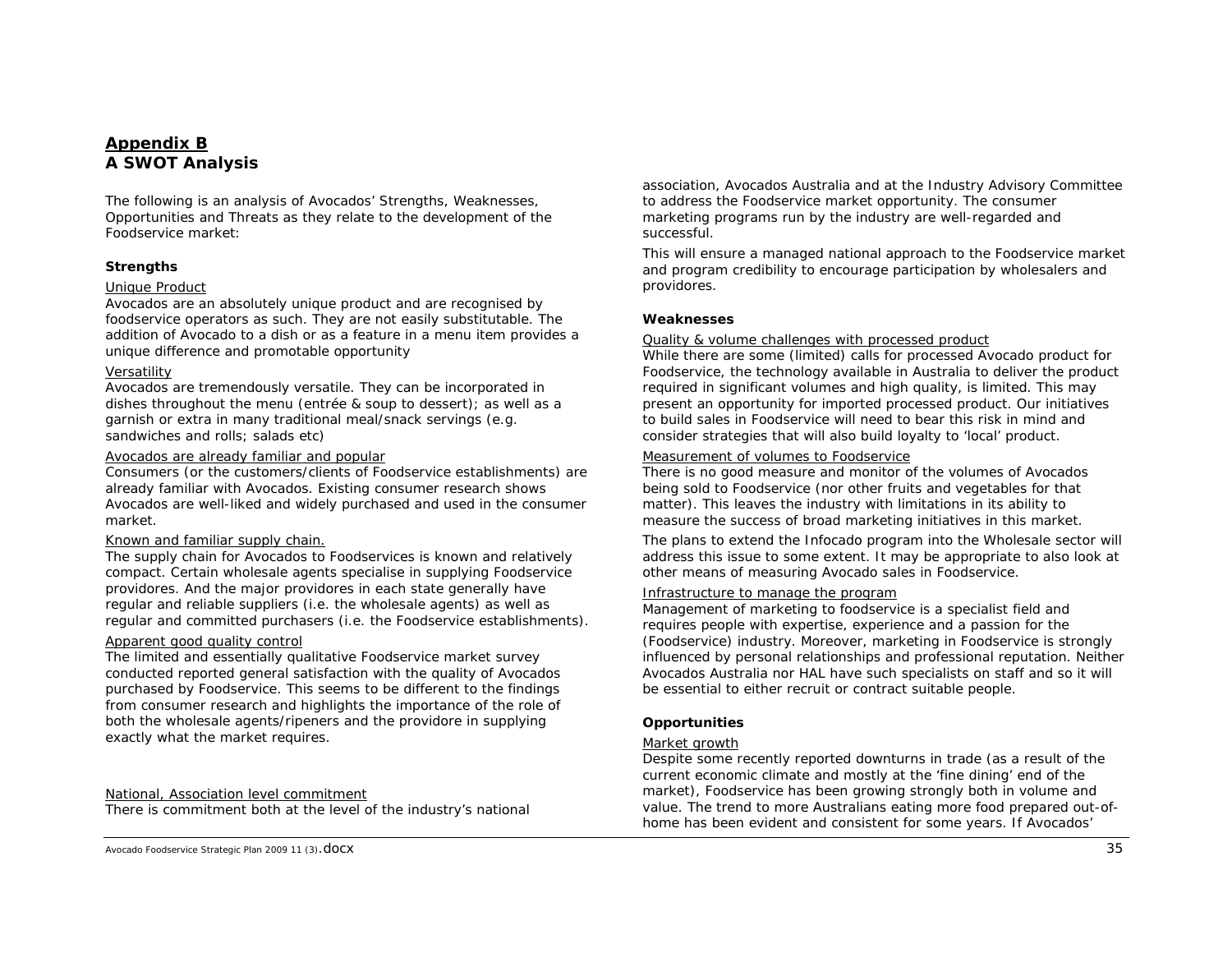want to be where people are eating (and not limited to home-prepared consumption) then they must be active and promoted in Foodservice.

#### No significant past promotion

There has been no significant past promotion of Avocados to Foodservice and so the market is not jaded or re-conditioned. It is a new market opportunity in the true sense of the word.

#### Strong call for information

At every level in the Foodservice market research there was a very positive response to the offer of more information about Avocados; recipes; menu ideas and promotions. This is a market that is open to (even thirsting for) information, ideas, stimulation and encouragement.

#### Potential to explore opportunity for '2<sup>nd</sup> grade' sales

The suggestion that  $2^{nd}$  grade Avocados could be directed to segments of the Foodservice market (for the benefit of both customers and the industry) met with a degree of interest – *so long as flesh quality could be assured.* 

#### Use of existing supply chain

The existing and efficient Foodservice supply chain has great potential to be used in supporting (and participating in) marketing initiatives.

#### **Threats**

Continued/increased use of imported product

There is a degree of imported processed product coming onto the

Australian Foodservice market at present. Recent national promotions by McDonalds and Subway are good examples of where such product is used. Mostly this is frozen pulp originating from South America. *In one sense this marketing/supply activity is a strength* for Avocados per-se, providing strong media and POS visibility for the fruit. Yet the ease with which cheaper imported product can penetrate the Australian market is a concern. There is a risk that increased domestic marketing activity, if not closely linked to local supply, will risk attracting more imported product onto the market

#### Lack of industry/supply chain support

For marketing initiatives in Foodservice to be successful they *must* have supply chain support. The supply chain is critical in this market and their participation will need to be enlisted. Time and effort must be dedicated to this.

#### Continuity of Program

It is likely that (increased sales) results for some parts of the recommended program will take time to be evident. However, like the Avocado consumer program, the objective is to change attitudes practices, so a commitment to a consistent level of marketing activity, over say 2-3 years (with appropriate monitoring of course) is strongly recommended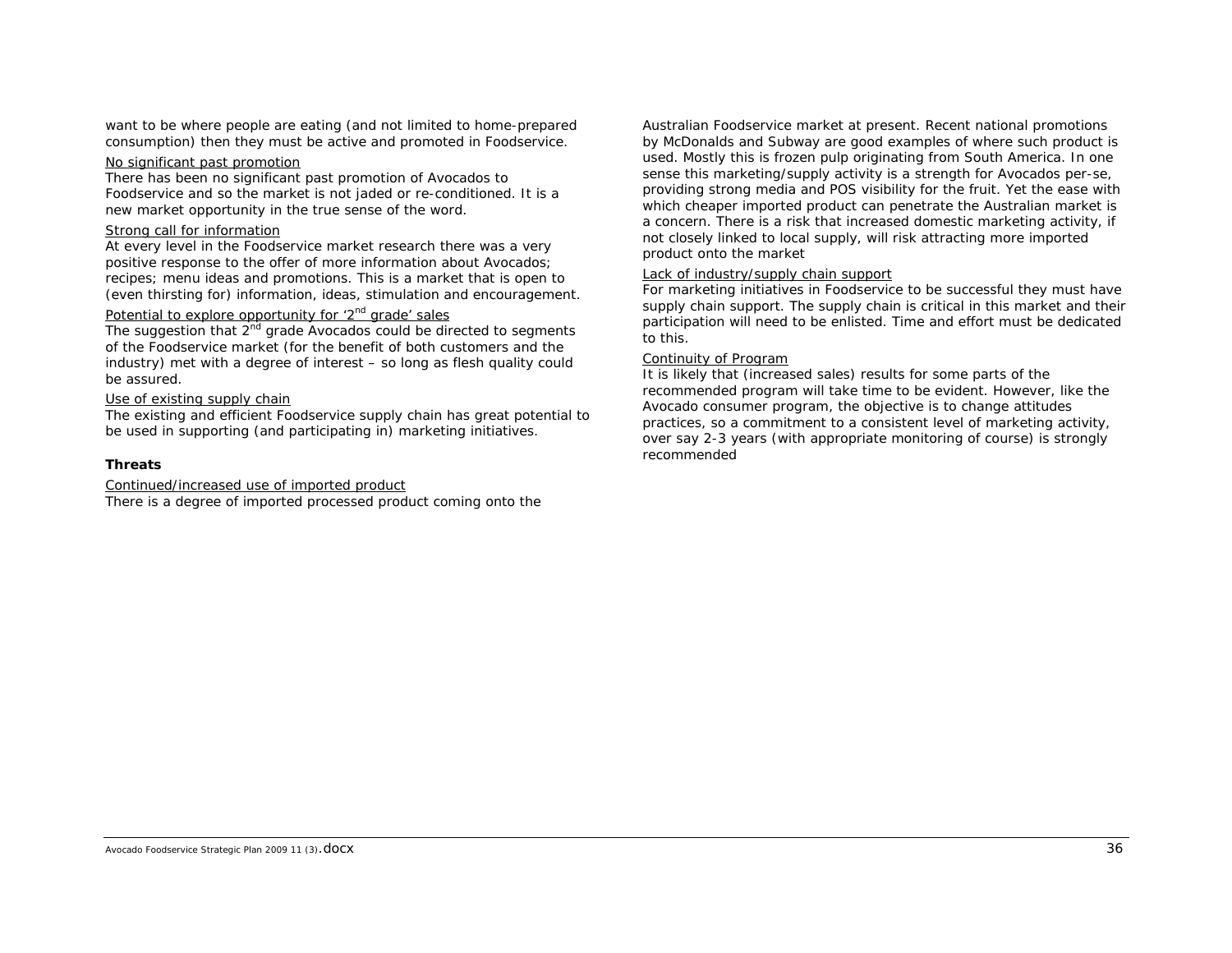# *Appendix C*

# *Suggested Composition and Terms of Reference for Avocado Foodservice Advisory Panels*

#### **Foodservice Marketing Advisory Panel**

#### Aim

This group will provide sound (Foodservice) industry input, suggestions and advice to the IAC and those responsible for delivering the agreed marketing strategies and activity. It is not intended that this group have authority to make decisions.

#### Composition

Proposed that the committee comprise:

- • 2 Experienced Chefs – one from a mid-upper class restaurant (not fine dining); and one from a major volume catering enterprise, such as a larger club or catering organisation.
- One manager from a major catering operation (such as Spotless)
- • Two fruit and vegetable providores, preferably with business emphasis in different segments of Foodservice.
- •Plus a Chairman

#### Operations and Terms of Reference

- Committee to be chaired by CEO of Avocados Australia, or Marketing Manager, Avocados, HAL, or their nominee.
- • Probably only 2 half-day meetings per year with clear agenda and desired outcomes. One to provide input to program development and the second to evaluate and comment on the programs developed (at concept stage and prior to finalising).
- • Brief is to provide advice and opinion from their experience and professional perspective.
- • No payment to Committee members though expenses to be covered and participants to be publicly recognised.
- It is envisaged that all participants could be sourced in one city (say Brisbane or Sydney) thus removing any travel and accommodation costs.

#### **Foodservice Education Advisory Panel**

#### Aim

This group will provide sound educational and foodservice input, suggestions and advice to the IAC and those responsible for delivering the strategies and activities under the 'Information and Education' key activity area. It is not intended that this group have authority to make decisions.

#### **Composition**

Proposed that the committee comprise:

- •2 professional educators in the Foodservice/Hospitality area
- • 1 Experienced Chefs – preferably one that is well known and respected.
- • One young chef – possibly (but not necessarily) a past finalist in the Lexus Young Chef Award
- • One fruit and vegetable providores, preferably with a strong interest in educating customers about their produce.
- •Plus a Chairman

#### Operations and Terms of Reference

- Committee to be chaired by either CEO of Avocados Australia, or Marketing Manager, Avocados, HAL, or their nominee.
- • Probably only 2 half-day meetings per year with clear agenda and desired outcomes. One to provide input to program development and the second to evaluate and comment on the programs developed (at concept stage and prior to finalising).
- • Brief is to provide advice and opinion from their experience and professional perspective.
- • No payment to Committee members though expenses to be covered and participants to be publicly recognised.

#### Avocado Foodservice Strategic Plan 2009 11 (3).  $\sf{docX}$  37